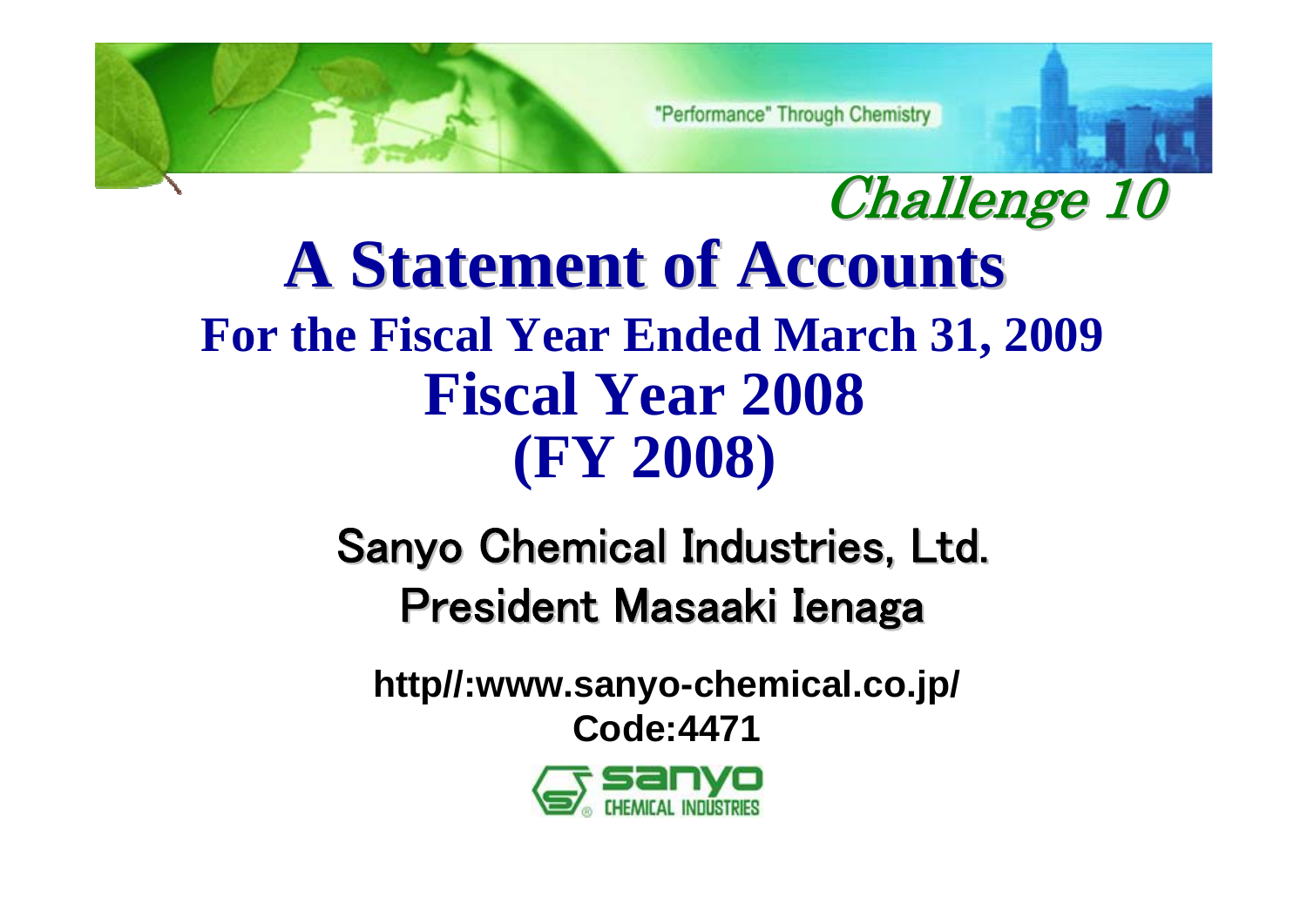

#### <Notice>

Yen amounts described in this presentation material are rounded down. Ratios described in this presentation material are rounded off.

We have changed accounting standard since this fiscal year, therefore described year on year change are reference data.

 $\operatorname{\lhd}$ Cautionary Statement with Respect to Forward-Looking Statement $\operatorname{\lhd}$ This presentation material contains projections based on the assumptions, forward looking statements and plans about the future of Sanyo Chemical Industries, Ltd. as of factors affecting the sphere of business that include but are not limited to: the world April 30, 2009. Actual performance results may vary significantly due to a variety of economy, competitive position, and fluctuations in the exchange rate, raw material costs, and others.

| <b>Please Contact</b>         |                                    |
|-------------------------------|------------------------------------|
| <b>Public Relations Dept.</b> |                                    |
|                               | Sanyo Chemical Industries, Ltd.    |
|                               | TEL +81-75-541-4312                |
|                               | $FAX + 81 - 75 - 551 - 2557$       |
|                               | E-mail pr-group@sanyo-chemical.com |

#### Challenge 10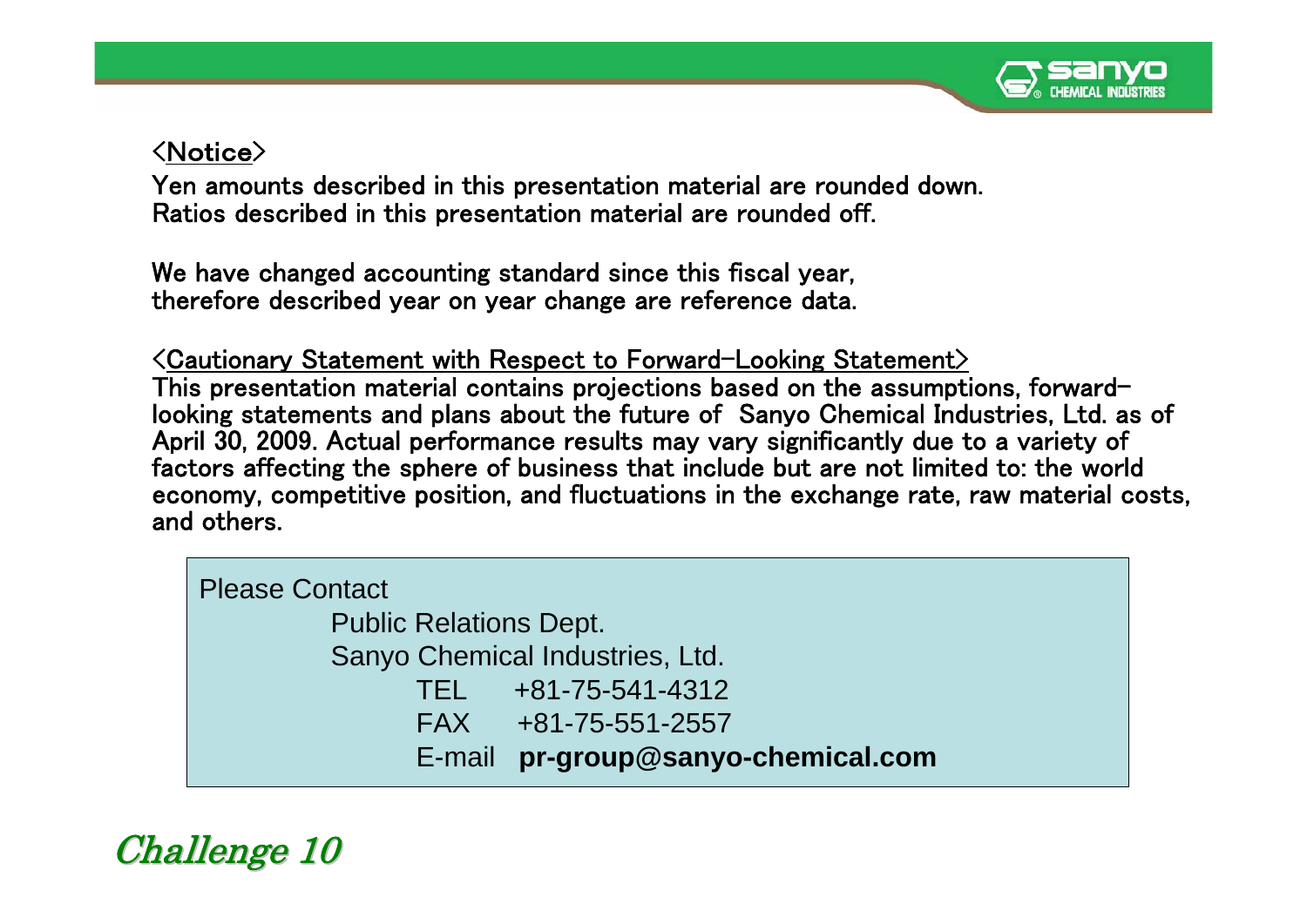

#### **Corporate Data Corporate Data**

Date of Establishment : November 1, 1949 Head Office : Higashiyama-ku, Kyoto Domestic Sales & Marketing Offices : Tokyo, Osaka, Nagoya, Hiroshima, Fukuoka, Toyama Domestic Factories : Nagoya, Kashima, Kyoto, Kawasaki Number of Consolidated Employees : 1,742

at March 31, 2009

Line of Business : Manufacture & sales of approx. 3,000 types of performance chemicals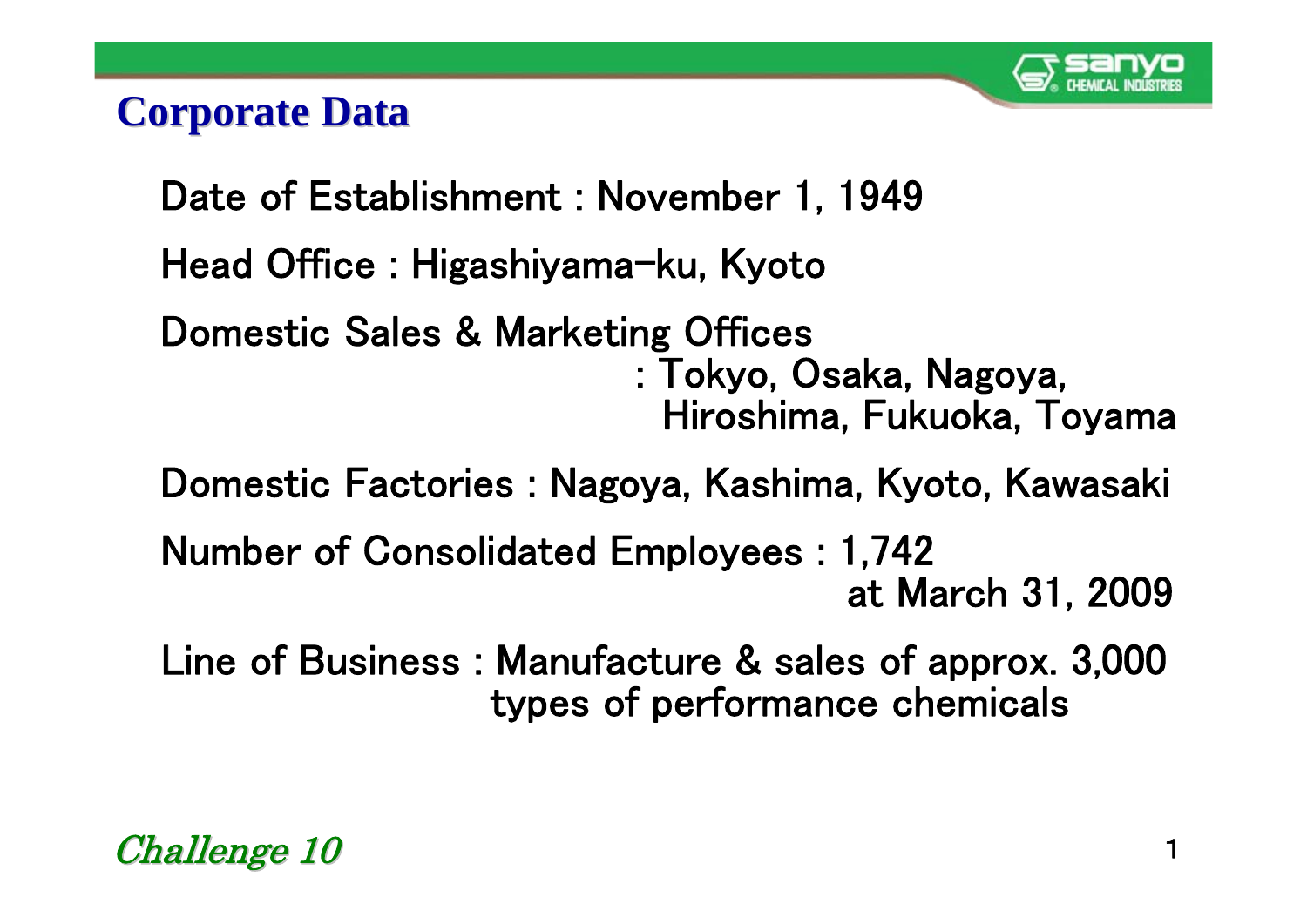

# **Principal Products**

| Class.                                                                      | Sub-category                                       | <b>Principal products</b>                                                                                                                    |
|-----------------------------------------------------------------------------|----------------------------------------------------|----------------------------------------------------------------------------------------------------------------------------------------------|
| Surfactants                                                                 | Surfactants for textiles                           | Agents for textile manufacturing, agents for high-performance textiles                                                                       |
|                                                                             | Industrial Surfactants                             | Surfactants for hair care products, defoaming agents, dispersants                                                                            |
|                                                                             | Raw material polyurethane                          | Polypropylene glycols (PPG)                                                                                                                  |
| Polyurethane<br>chemicals                                                   | Polyurethane resins                                | Thermoplastic polyurethane beads (TUB) for the interior parts of<br>automobiles, polyurethane resins for gravure inks,                       |
|                                                                             | Lubricating oils and<br>machining-related products | Viscosity index improvers, base materials for synthetic lubricating oil,<br>machinery processing agents                                      |
| Lipophilic high-<br>molecular                                               | Coating and adhesive-related<br>products           | $UV/EB$ curing resins, potting resins for artificial kidneys, sizing agents<br>for fiberglass                                                |
| agents                                                                      | Copier-related products                            | polyester beads (PEB) used as a core component of polymerization<br>toners, toner resins                                                     |
| Water treatment-related<br><b>Hydrophilic</b><br>products<br>high-molecular |                                                    | Polymer flocculants for wastewater treatment                                                                                                 |
| agents                                                                      | Superabsorbent polymers                            | Superabsorbent polymers (SAP)                                                                                                                |
|                                                                             | Resin and polymer modifiers                        | Permanent antistatic agents, pigment dispersants                                                                                             |
| Specialty<br>products                                                       | Electric/electronic-related<br>products            | Electrolytes for aluminum electrolytic capacitors, electrolytes for<br>electric double-layer capacitors, agents for silicon wafer processing |
|                                                                             | Others                                             | Polymers for enhanced oil recovery, civil engineering and construction-<br>related products                                                  |
| <b>Others</b>                                                               |                                                    | Diagnostic reagents, chemical boards for design models                                                                                       |

Challenge 10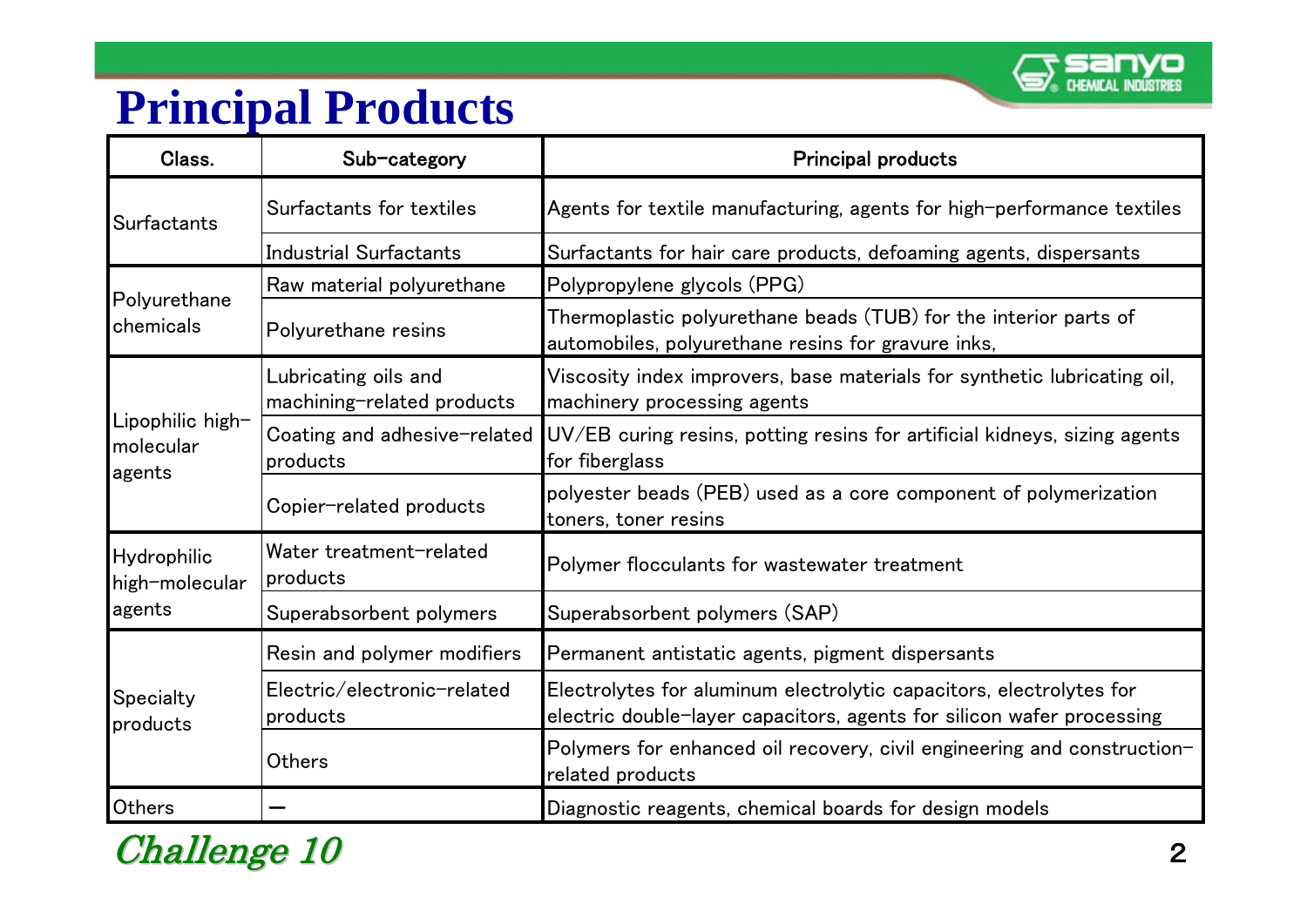

# **Sanyo Chemical Group Sanyo Chemical Group**

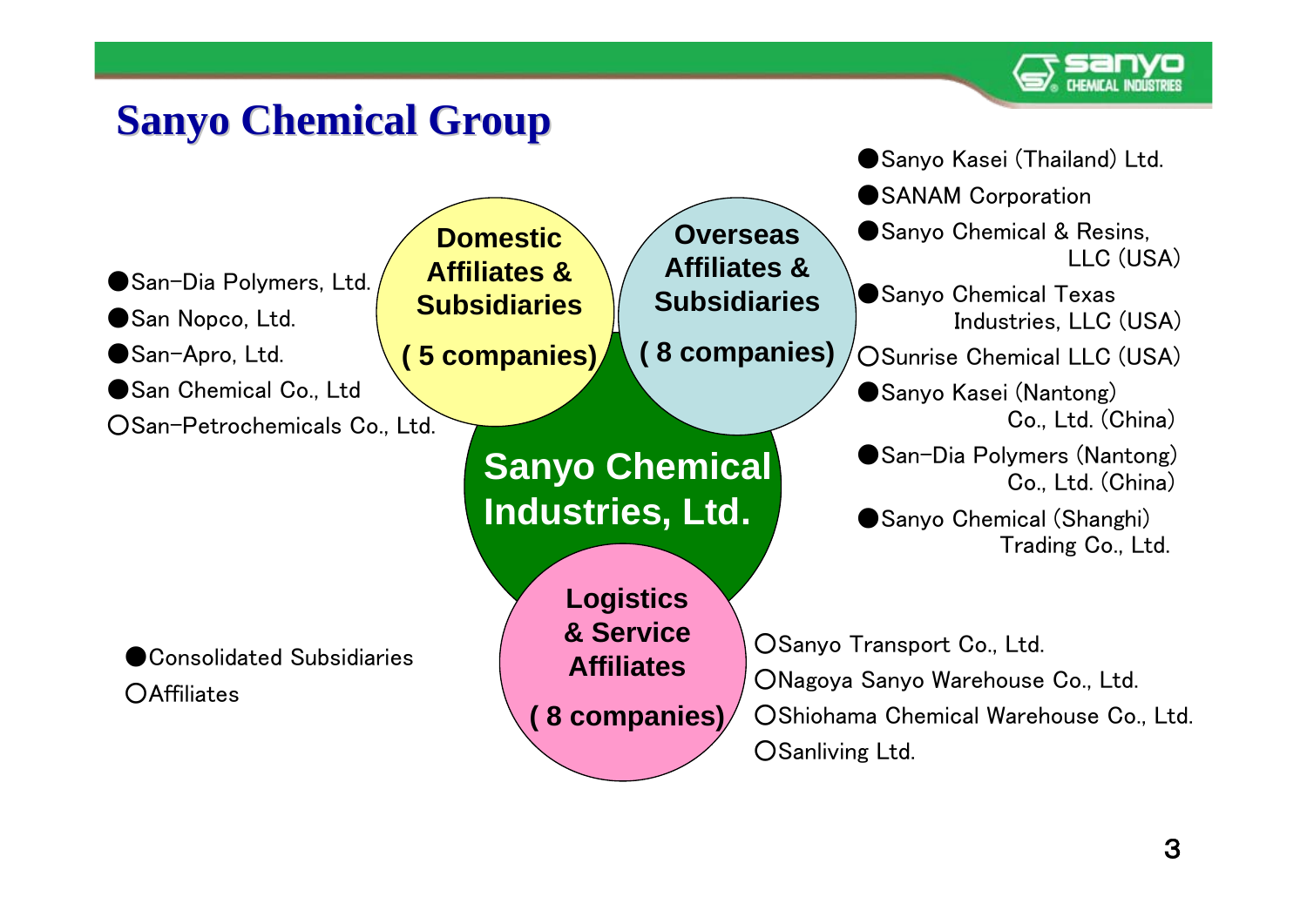

### **Domestic Consolidated Subsidiaries (4 companies)**

| Company name                  |            | Abbr. Equity ownership                       |  | Line of business                                                                                               |  |
|-------------------------------|------------|----------------------------------------------|--|----------------------------------------------------------------------------------------------------------------|--|
| San-Dia Polymers, Ltd.        | <b>SDP</b> | <b>Sanyo Chemical</b><br>Mitsubishi Chemical |  | 60% Manufacture & sales of superabsorbent<br>40% polymers                                                      |  |
| <b>San Nopco, Ltd.</b>        | <b>SNL</b> | <b>Sanyo Chemical</b>                        |  | 100% Manufacture & sales of specialty<br>  chemicals                                                           |  |
| <b>San Chemical Co., Ltd.</b> | <b>SCC</b> | <b>Sanyo Chemical</b><br>Nippon Oil Corp.    |  | 50% Manufacture & sales of polyether polyols<br>50% & polyethylene glycols                                     |  |
| San-Apro, Ltd.                | <b>SA</b>  | <b>Sanyo Chemical</b><br>Air-Products        |  | 50% Manufacture & sales of curing<br>50% accelerators for epoxy resins, and<br>catalysts for polyurethane foam |  |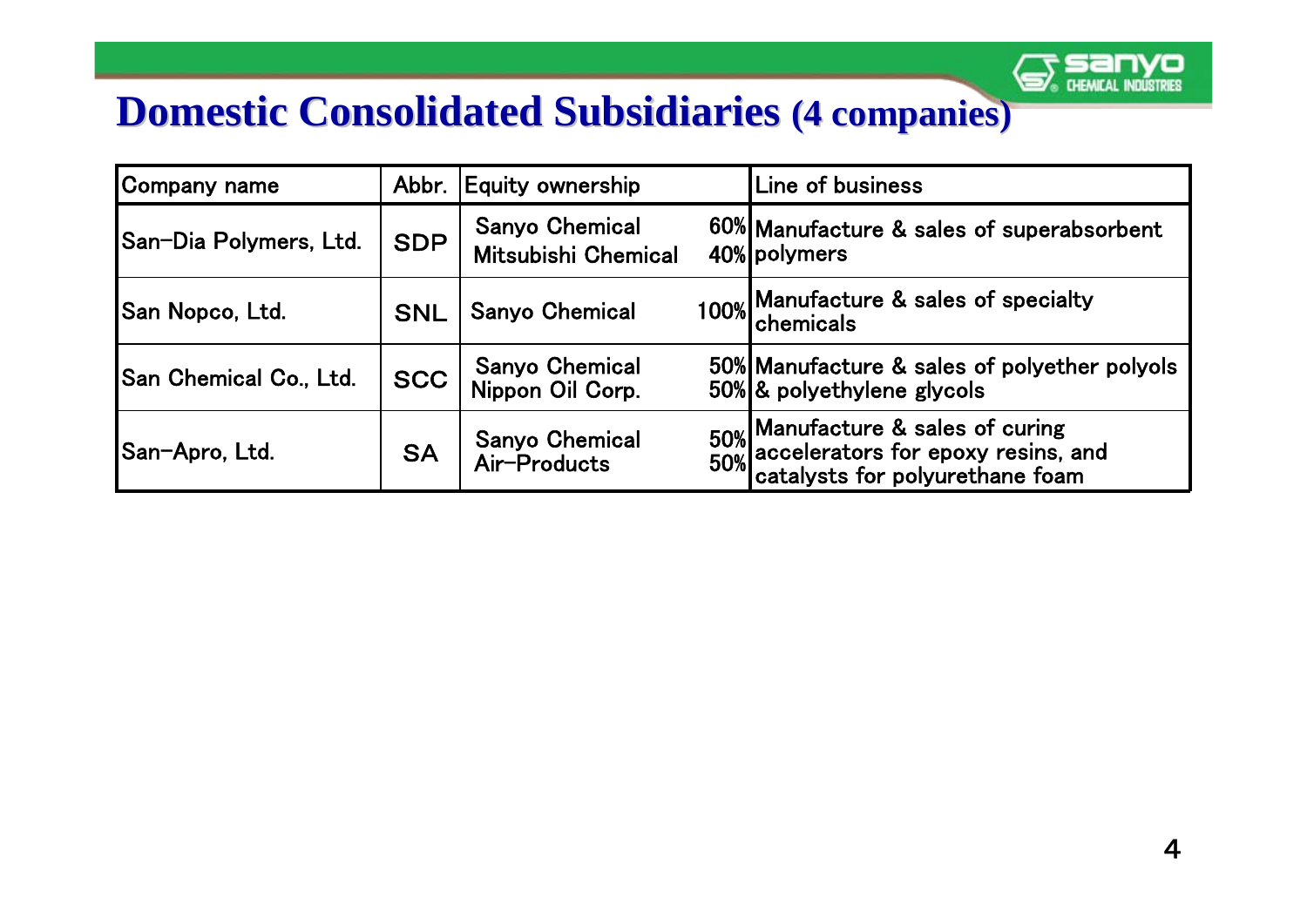

## **Overseas Consolidated Subsidiaries (7 companies)**

| Company name                                                    | Abbr.       | Equity ownership                                      |            | Line of business                                                   |
|-----------------------------------------------------------------|-------------|-------------------------------------------------------|------------|--------------------------------------------------------------------|
| Sanyo Kasei (Thailand) Ltd.<br>$[]$ Thailand                    | <b>SKT</b>  | <b>Sanyo Chemical</b><br>Toyota Tsusho Corp. & others | 89%<br>11% | Manufacture & sales of<br>surfactants,<br>polyurethane resins      |
| <b>SANAM Corporation</b><br>[USA]                               |             | <b>SANAM Sanyo Chemical</b>                           |            | Supervising of<br>100% subsidiaries and affiliate<br>lin USA       |
| <b>Sanyo Chemical &amp; Resins,</b><br><b>LLC</b><br>[USA]      | <b>SCR</b>  | <b>SANAM Corp.</b>                                    |            | Manufacture of<br>100% toner resins,<br>polyurethane resins        |
| <b>Sanyo Chemical Texas</b><br>Industries, LLC<br>[USA]         | <b>SCTI</b> | <b>SANAM Corp.</b>                                    |            | 100% Manufacture of<br>polyurethane beads                          |
| <b>Sanyo Kasei (Nantong)</b><br> Co., Ltd.<br>[China]           | <b>SKN</b>  | <b>Sanyo Chemical</b>                                 |            | Manufacture & sales of<br>100% surfactants,<br>polyurethane resins |
| San-Dia Polymers (Nantong)<br> Co., Ltd.<br>$[{\sf China}]$     | <b>SDN</b>  | San-Dia Polymers, Ltd.                                |            | Manufacture & sales of<br>100% superabsorbent<br> polymers         |
| <b>Sanyo Chemical (Shanghi)</b><br>Trading Co., Ltd.<br>[China] | <b>SCST</b> | <b>Sanyo Chemical</b>                                 |            | Trading of chemicals,<br>100% Sales & Marketing in<br>China        |

#### Challenge 10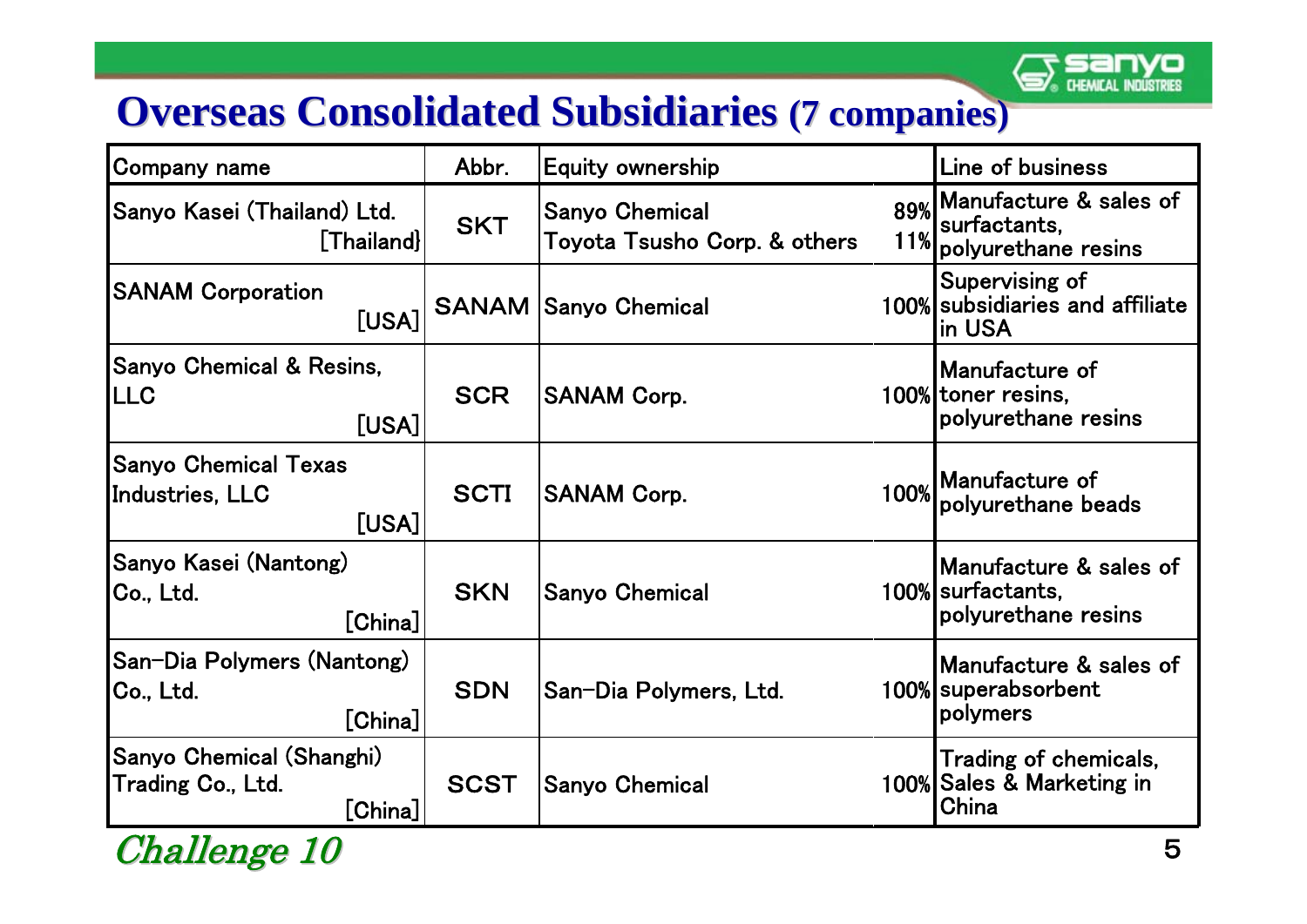

### **Affiliates Affiliates (6 companies) (6 companies)**

| Company name                               | Abbr.       | Equity ownership                                    |                   | Line of business                                                      |
|--------------------------------------------|-------------|-----------------------------------------------------|-------------------|-----------------------------------------------------------------------|
| San-Petrochemicals <br> Co., Ltd.          | <b>SPCC</b> | <b>Sanyo Chemical</b><br>Nippon Oil Corp.           |                   | 50% Manufacture & sales of raw materials<br>50% for synthetic rubbers |
| <b>Sunrise Chemical LLC</b><br>[USA]       | <b>SRC</b>  | <b>SANAM Corp.</b><br><b>Nisseki Chemical Texas</b> |                   | 50% Manufacture & sales of raw materials<br>50% for synthetic rubbers |
| Sanyo Transport<br> Co., Ltd.              |             | <b>Sanyo Chemical</b>                               |                   | 100% General trucking                                                 |
| Nagoya Sanyo<br> Warehouse Co., Ltd.       |             | <b>Sanyo Chemical</b>                               |                   | 100% Warehousing                                                      |
| Shiohama Chemical <br> Warehouse Co., Ltd. |             | <b>Sanyo Chemical</b><br>Nippon Oil Corp.           | <b>50%</b><br>50% | Warehousing                                                           |
| Sanliving Ltd.                             | <b>SL</b>   | <b>Sanyo Chemical</b>                               | <b>100%</b>       | Real estate, insurance, and travel<br>agency                          |

#### Challenge 10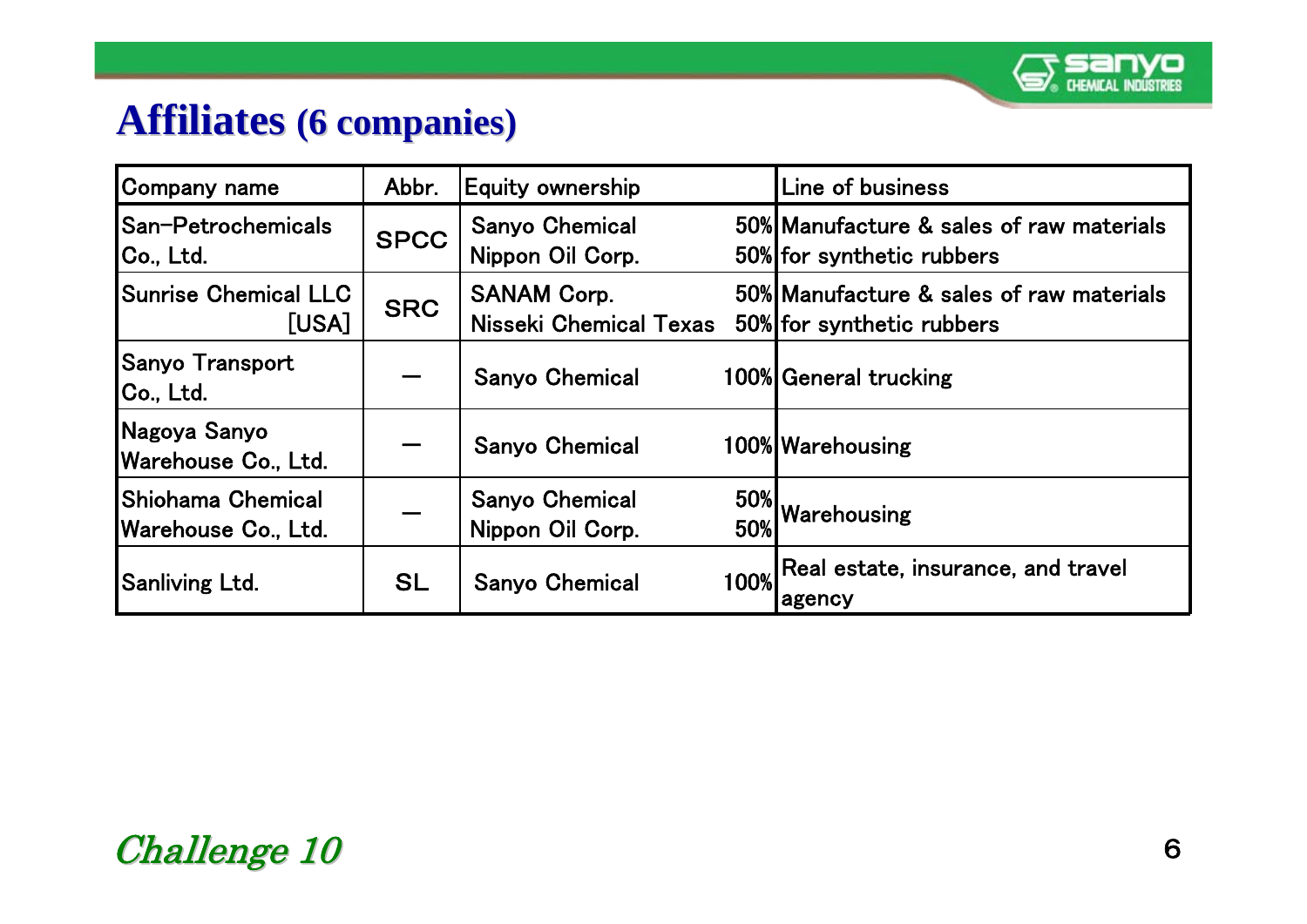

# **Summary of Results for FY2008 (B/S)**

| <b>Balance sheets</b>                                         | Mar. 31.<br>2009 | Mar. 31.<br>2008 | Changed<br>amount | Notes: Change amount                                                                                               |
|---------------------------------------------------------------|------------------|------------------|-------------------|--------------------------------------------------------------------------------------------------------------------|
| Current assets                                                | 52.8             | 71.0             | (18.1)            | Decrease of net sales: (9.7), Decrease of<br>inventory: (41), Decrease of cash & equivalents: (4.4)                |
| <b>Fixed assets</b>                                           | 71.0             | 77.7             | (6.6)             | Loss on devaluation of investments securities: (6.1),<br>Loss on impairment of overseas subsidiaries: $(1.1)$      |
| <b>Assets</b>                                                 | 123.9            | 148.7            | (24.8)            |                                                                                                                    |
| <b>Current</b><br><b>liabilities</b>                          | 26.0             | 39.7             | (13.7)            | Decrease of purchasing:: (13.6)                                                                                    |
| Long-term<br><b>iliabilities</b>                              | 19.3             | 21.4             | (2.1)             | Decrease of long-term debt of subsidiaries: (1.3)                                                                  |
| Liabilities                                                   | 45.3             | 61.1             | (15.8)            |                                                                                                                    |
| Shareholder's<br><b>equity</b>                                | 77.2             | 81.3             | (4.0)             | $ Net $ loss:(2.4), Dividend payment:(1.6)                                                                         |
| Valuation &<br><b>translation</b><br><sub>!</sub> adjustments | (0.7)            | 3.6              | (4.4)             | Diminution of unrealized gain from declined stock<br>$\vert$ price:(3.7), Decrease of translation adjustment:(1.8) |
| <b>Minority</b><br>interests                                  | 2.0              | 2.5              | (0.4)             |                                                                                                                    |
| Net assets                                                    | 78.5             | 87.5             | (8.9)             |                                                                                                                    |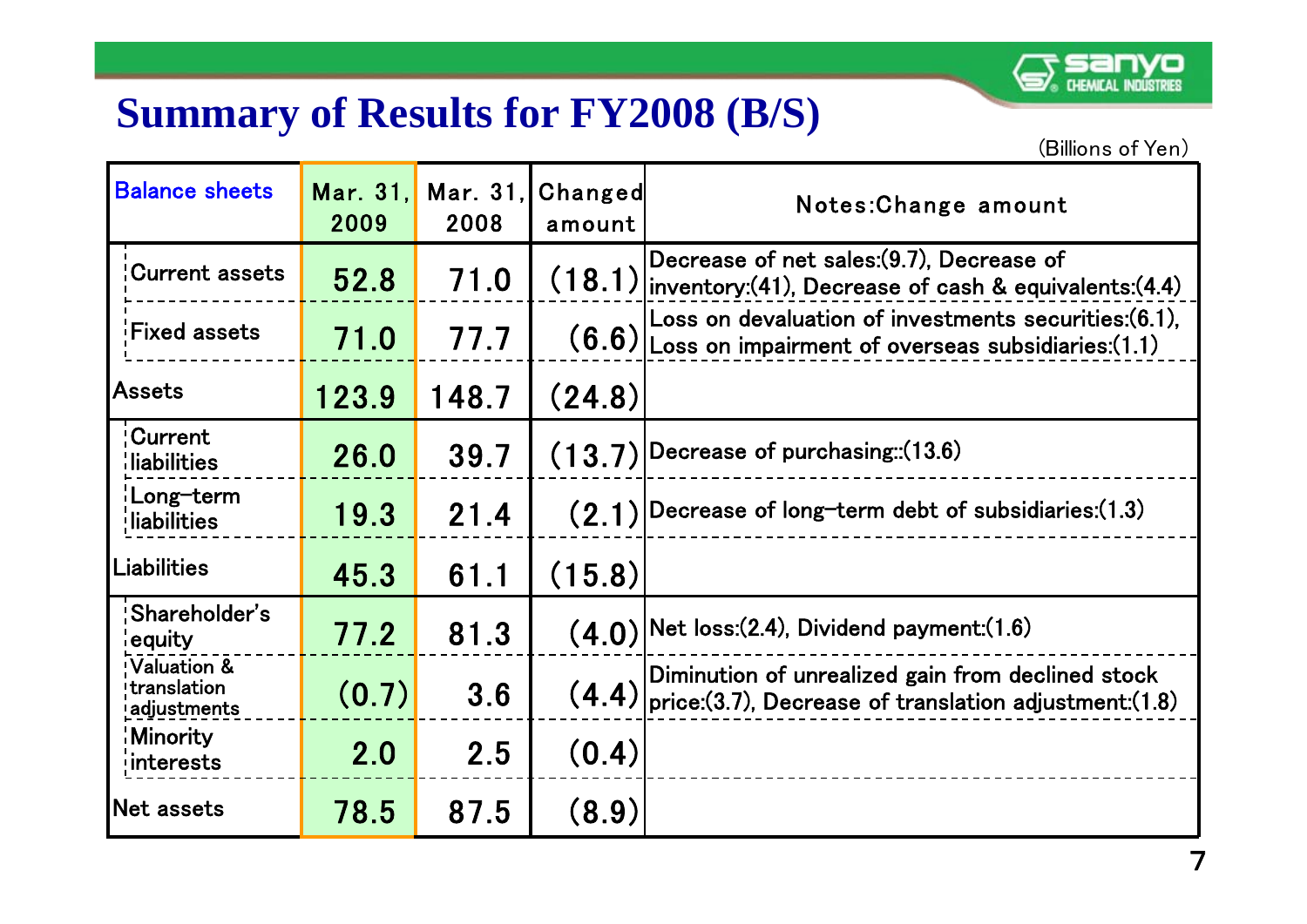# о

# **Summary of Results for FY2008 (P/L, CF)**

| Income            | FY2008 FY2007 |       | <b>Changed</b><br>amount | Notes: Change amount                                                                                               |  |
|-------------------|---------------|-------|--------------------------|--------------------------------------------------------------------------------------------------------------------|--|
| Net sales         | 129.5         | 135.2 | (5.6)                    | $\vert$ Decrease of demand                                                                                         |  |
| Operating income  | 0.6           | 5.2   | (4.6)                    | $\sqrt{\textcolor{blue}{\textsf{D}}\textcolor{blue}{\textsf{D}}\textcolor{blue}{\textsf{c}}}$ rease of sales:(3.9) |  |
| Ordinary income   | 0.4           | 5.8   |                          | $(5.3)$ Exchange loss:(0.3), Decrease of equity in earnings (5.3) of unconsolidated affiliates:(0.2)               |  |
| <b>Net income</b> | (2.4)         | 1.4   |                          | $(3.8)$ Loss on impairment of overseas subsidiaries: (1.1), (3.8) Loss on valuation of stocks of affiliate: (0.9)  |  |

| <b>Cash flows</b>              | FY2008 FY2007 |        | Changed<br>amount | Notes: Change amount                                                                                                                 |
|--------------------------------|---------------|--------|-------------------|--------------------------------------------------------------------------------------------------------------------------------------|
| Operating<br>activities        | 7.2           | 8.9    | (1.7)             | Decrease of income before income taxes and<br>minority interests: (6.4), operating capital (1.4),                                    |
| Investing<br>activities        | (10.4)        | (11.0) | 0.6               | $\lambda$ payment for income taxes (1.1)<br>Purchases of property, plant & equipment: (1.5)                                          |
| lFree cash flows               | (3.1)         | (2.0)  | (1.1)             | [FY2008:production facilities at the Kinuura<br>Satellite Factory; 2.1], Decrease of acquisition of<br>investments in securities:1.9 |
| <b>Financing</b><br>activities | (1.0)         | (1.3)  | 0.2               |                                                                                                                                      |
| Cash & cash<br>equivalents     | 7.0           | 11.4   | (4.4)             |                                                                                                                                      |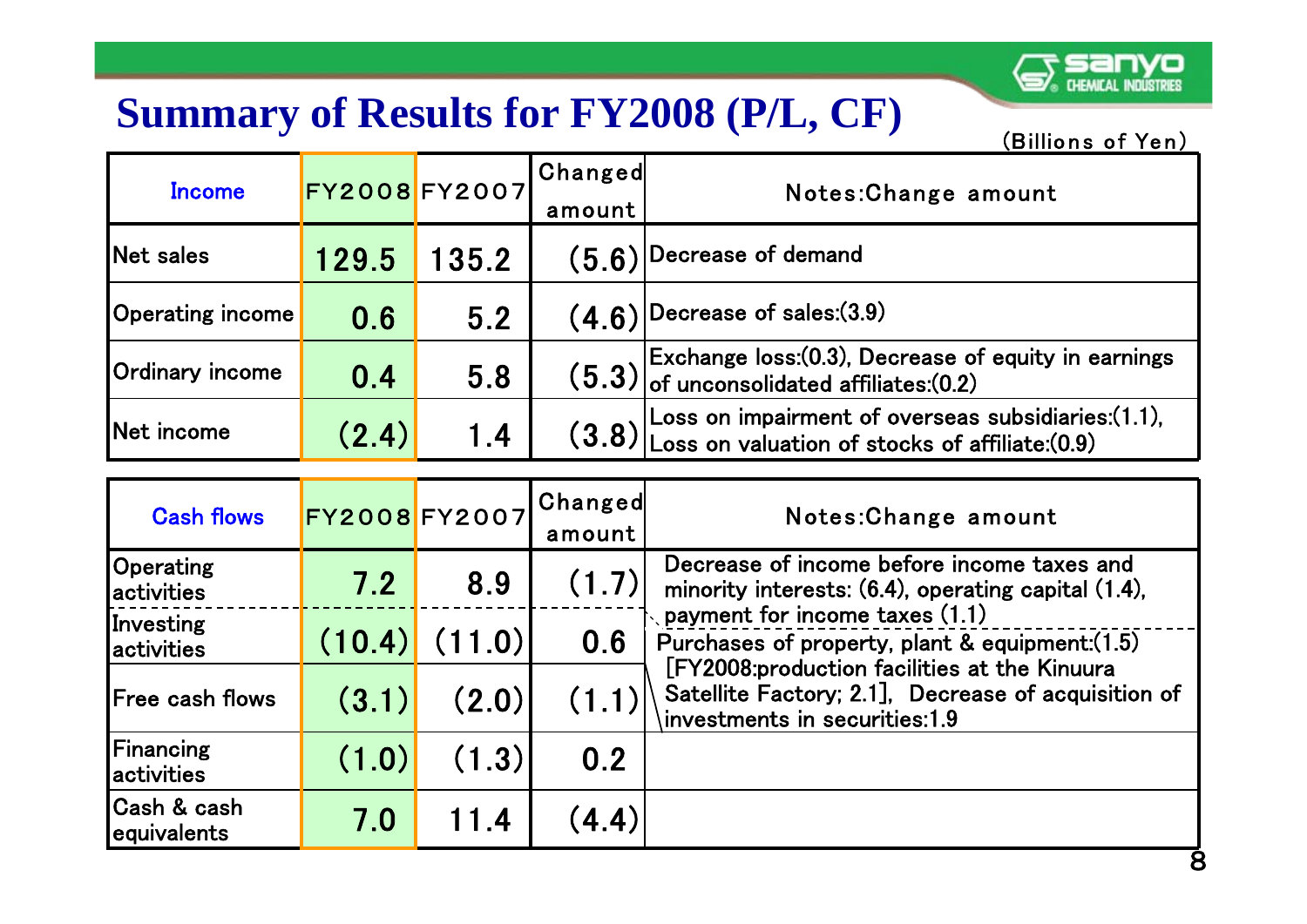

#### **Consolidated Results of Operations for FY2008 Consolidated Results of Operations for FY2008**

**Yen amounts are rounded down. Ratios are rounded off .**

|                            |               |               | Year on year change |              |  |
|----------------------------|---------------|---------------|---------------------|--------------|--|
|                            | <b>FY2008</b> | <b>FY2007</b> | Amount              | Ratio%)      |  |
| <b>Net sales</b>           | 129.55        | 135.21        | (5.65)              | $\mathbf{A}$ |  |
| <b>Operating income</b>    | 0.64          | 5.29          | (4.65)              | (88)         |  |
| Ordinary income            | 0.49          | 5.83          | (5.33)              |              |  |
| Net income                 | (2.40)        | 1.44          | (3.84)              |              |  |
| Net income per share (Yen) | (21.75)       |               | (34.86)             |              |  |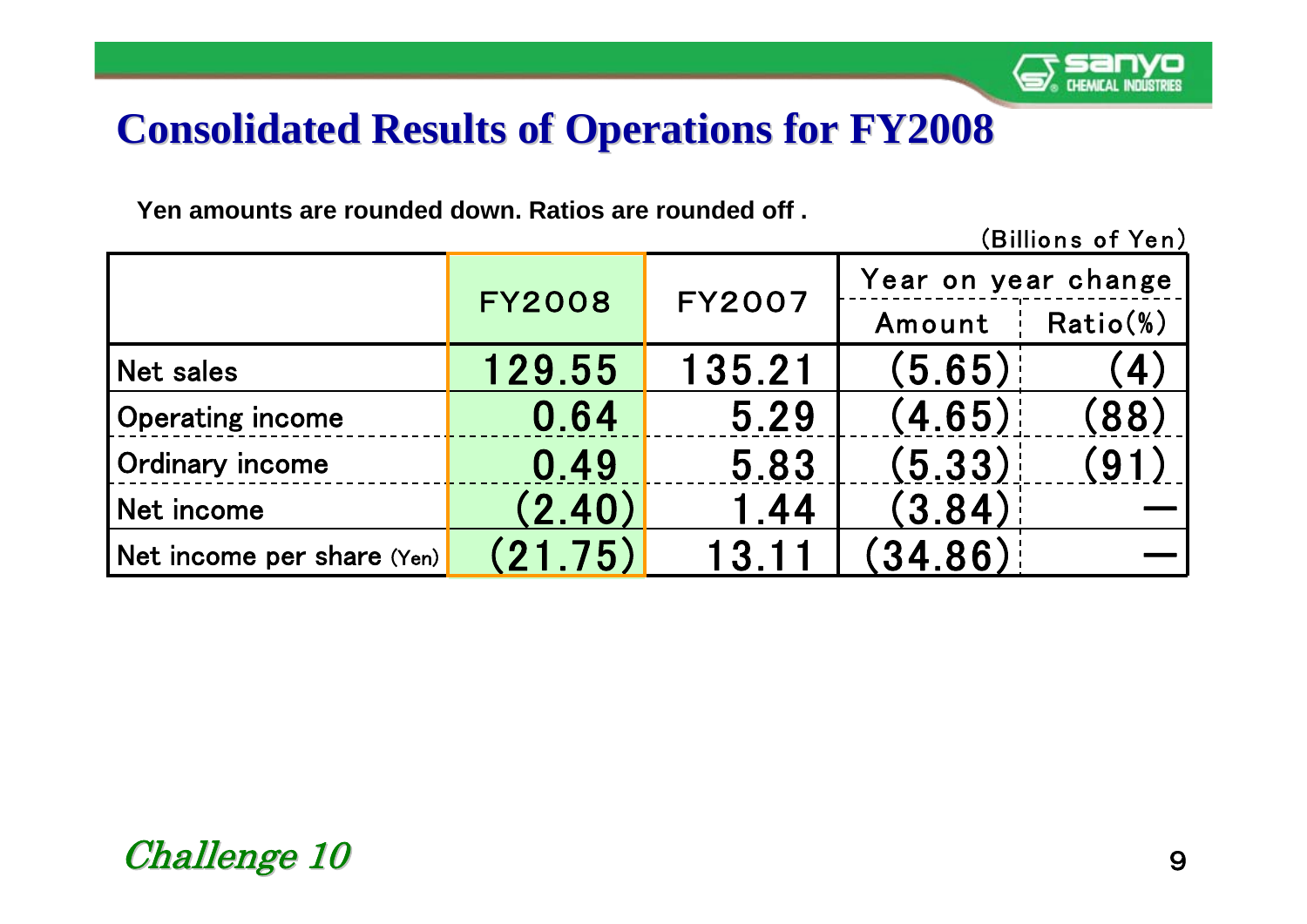# **Analysis of Changed Consolidated Operating Income**



**CHEMICAL INDUSTRIES**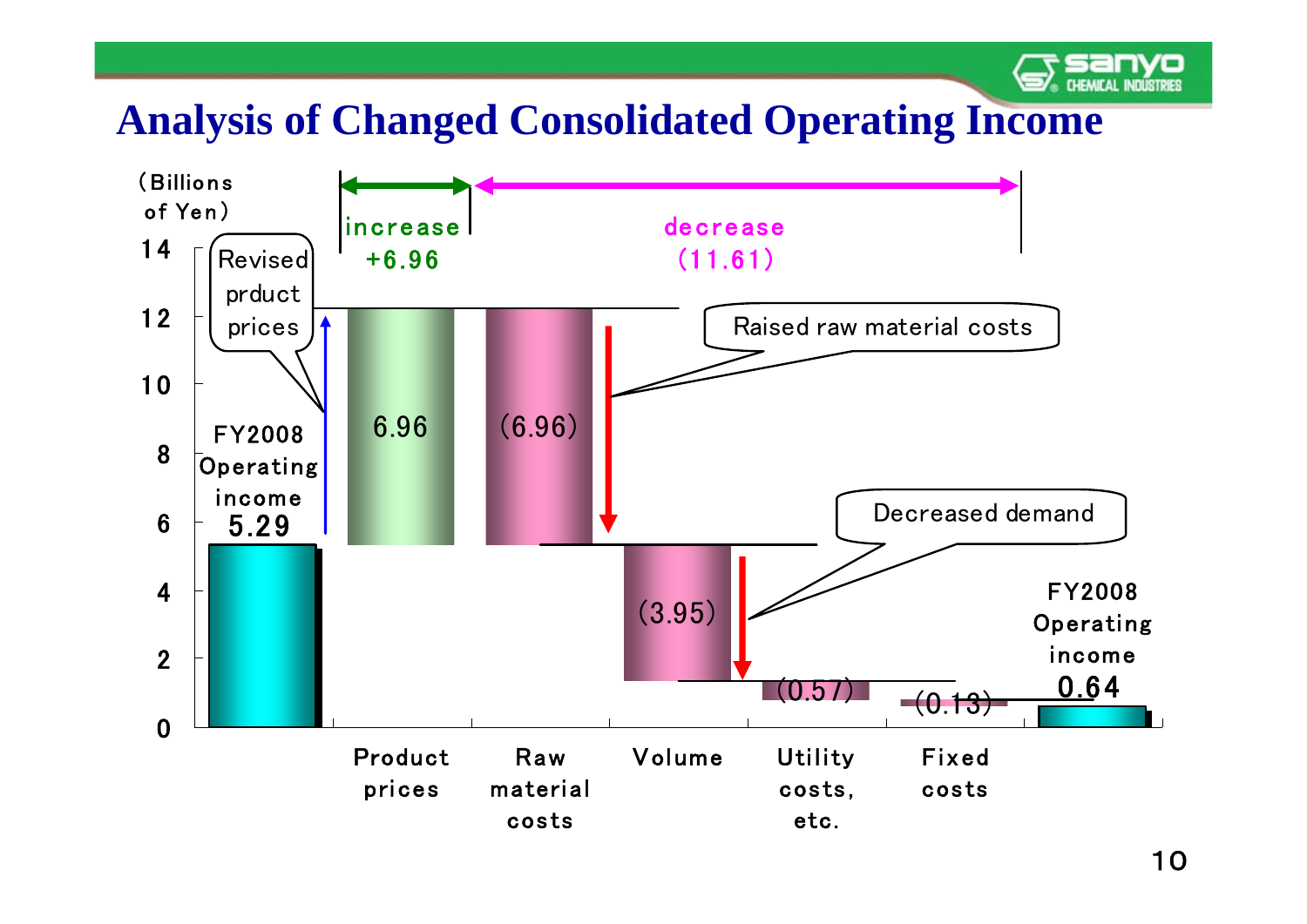

#### **Analysis of Changed Consolidated Income**

| Item                                             | Change amount |
|--------------------------------------------------|---------------|
| Operating income                                 | (4.65)        |
| Equity in earnings of unconsolidated affiliates  | (0.30)        |
| Exchange gain and loss                           | (0.25)        |
| Other income or expenses                         | (0.13)        |
| Ordinary income                                  | (5.33)        |
| Loss on impairment                               | (0.93)        |
| Loss on disposal of fixed assets, etc.           | 0.31          |
| Loss on devaluation of investments in securities | 0.48          |
| Loss on valuation of stocks of affiliates        | (0.96)        |
| Income before income taxes & minority interests  | (6.43)        |
| Income taxes, etc.                               | 2.32          |
| Minority interests                               | 0.23          |
| Net income                                       | (3.84)        |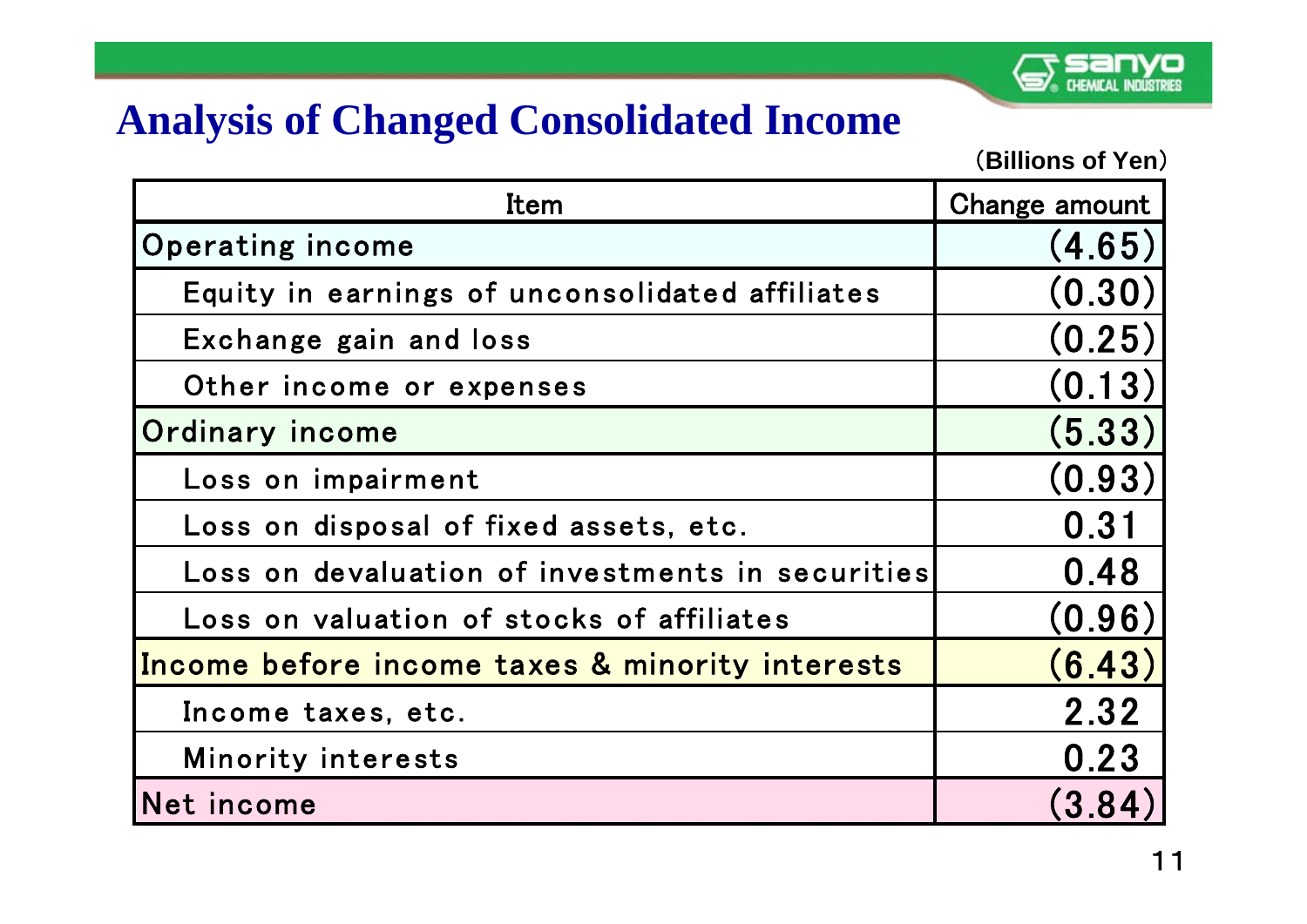

### **Non -Consolidated Results of Operations for FY2008 Consolidated Results of Operations for FY2008**

| (Billions of Yen)          |               |               |                     |           |  |  |
|----------------------------|---------------|---------------|---------------------|-----------|--|--|
|                            |               | <b>FY2007</b> | Year on year change |           |  |  |
|                            | <b>FY2008</b> |               | Amount              | Ratio(%)  |  |  |
| <b>Net sales</b>           | 93.02         | 100.37        | (7.35)              |           |  |  |
| <b>Operating income</b>    | 0.06          | 3.42          | (3.35)              | (98)      |  |  |
| <b>Ordinary income</b>     | 1.60          | 5.30          | (3.69)              |           |  |  |
| Net income                 | 0.19          | 1.93          | 1.73                | <b>90</b> |  |  |
| Net income per share (Yen) | 177           | 17.53         | 576                 | 89        |  |  |

#### Challenge 10 12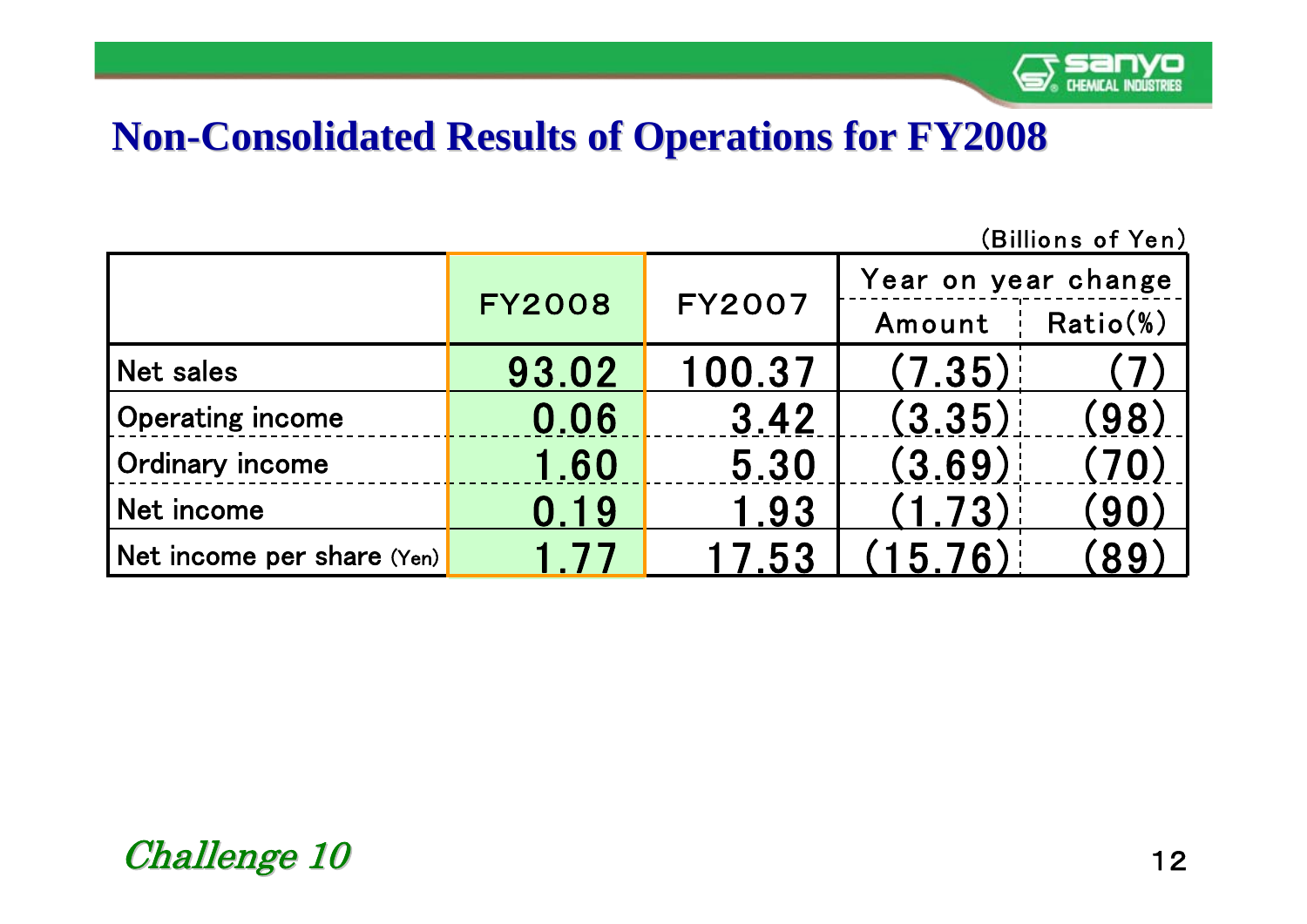

# **Analysis of Changed Non-Consolidated Operating Income**

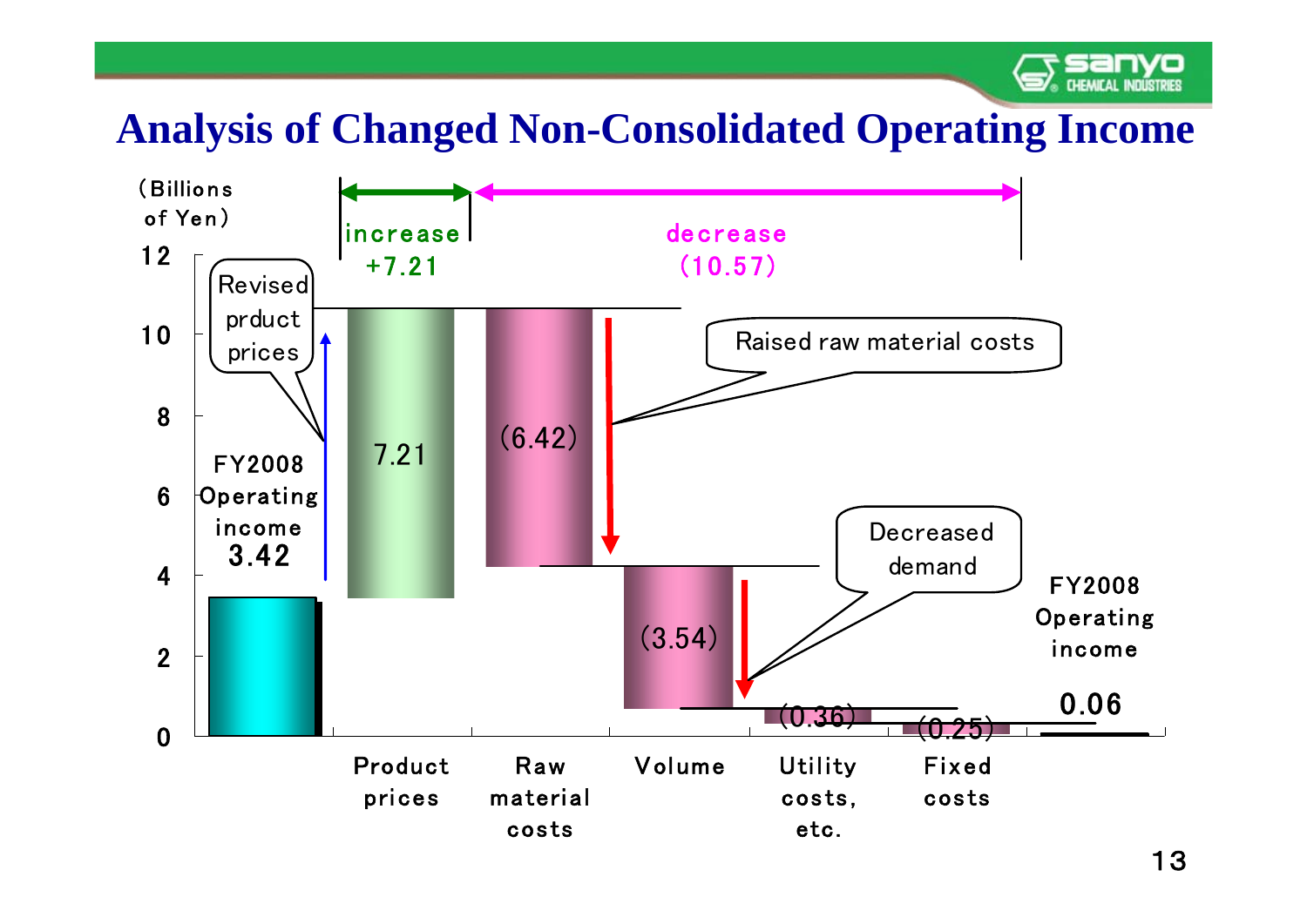

#### **Analysis of Changed Non-Consolidated Income**

| Item                                             | Change amount |
|--------------------------------------------------|---------------|
| Operating income                                 | (3.35)        |
| Divident income                                  | (0.46)        |
| Exchange gain and loss                           | 0.35          |
| Other income or expenses                         | (0.23)        |
| Ordinary income                                  | (3.69)        |
| Loss on disposal of fixed assets, etc.           | 0.19          |
| Loss on devaluation of investments in securities | 0.46          |
| Loss on valuation of stocks of affiliates        | (0.43)        |
| Income before income taxes & minority interests  | (3.47)        |
| Income taxes, etc.                               | 1.73          |
| Net income                                       |               |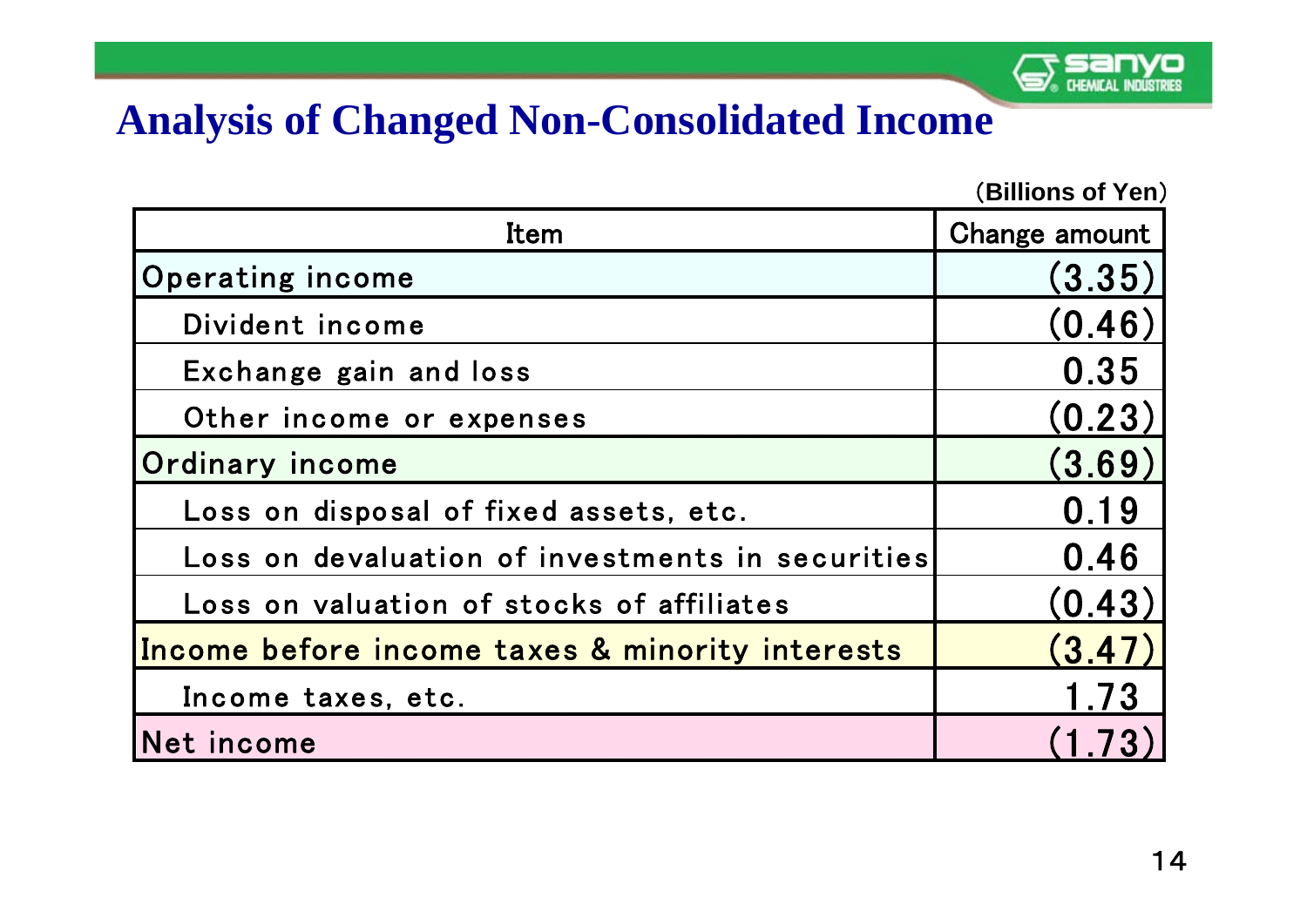

 $(D:II)$ 

# **11 1 Consolidated Subsidiaries Results Consolidated Subsidiaries Results of Operations for FY2008 of Operations for FY2008**

**Internal sales among Sanyo Chemical Group are not eliminated.** 

| (DIIIIOII) UI TCII <i>i</i> |               |               |                     |             |  |  |  |  |  |
|-----------------------------|---------------|---------------|---------------------|-------------|--|--|--|--|--|
|                             |               |               | Year on year change |             |  |  |  |  |  |
|                             | <b>FY2008</b> | <b>FY2007</b> | Amount              | $Ratio(\%)$ |  |  |  |  |  |
| Net sales                   | 62.46         | 61.89         | 0.57                |             |  |  |  |  |  |
| <b>Operating income</b>     | 0.31          | 1.60          | (1.29)              | 80.         |  |  |  |  |  |
| Ordinary income             | (0.20)        | 1.93          | (2 14)              |             |  |  |  |  |  |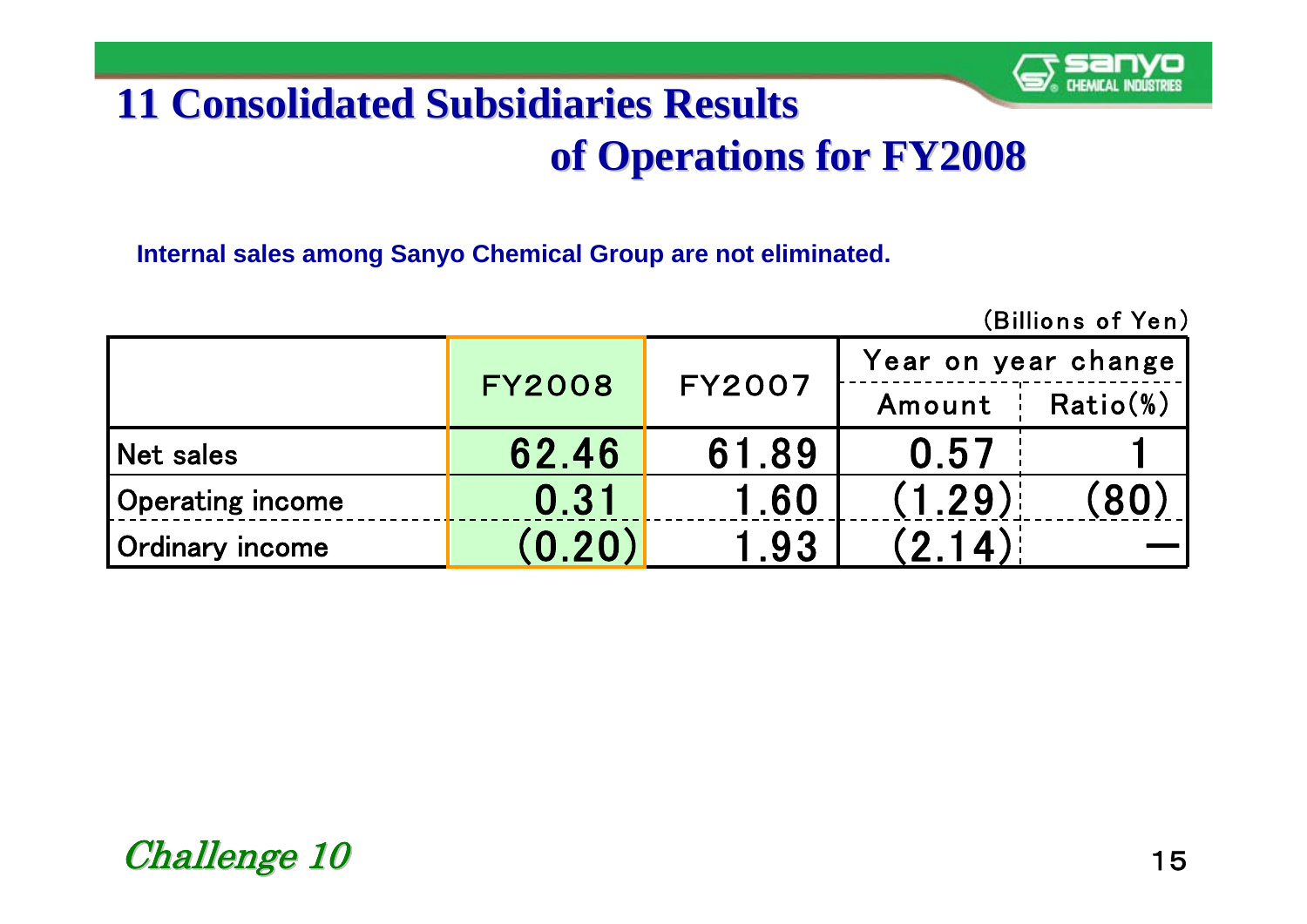

### **SDP & SDN Results of Operations for FY2008 SDP & SDN Results of Operations for FY2008**

**Internal sales among Sanyo Chemical Group are not eliminated.** 

| (Billions of Yen)       |               |               |                     |          |  |  |  |  |
|-------------------------|---------------|---------------|---------------------|----------|--|--|--|--|
|                         |               |               | Year on year change |          |  |  |  |  |
|                         | <b>FY2008</b> | <b>FY2007</b> | Amount              | Ratio(%) |  |  |  |  |
| Net sales               | 28.15         | 26.96         | 1.18                |          |  |  |  |  |
| <b>Operating income</b> | 0.17          | 0.73          | (0.56)              | .77      |  |  |  |  |
| Ordinary income         | (0.32)        | 0.86          | (1.19)              |          |  |  |  |  |

#### **16**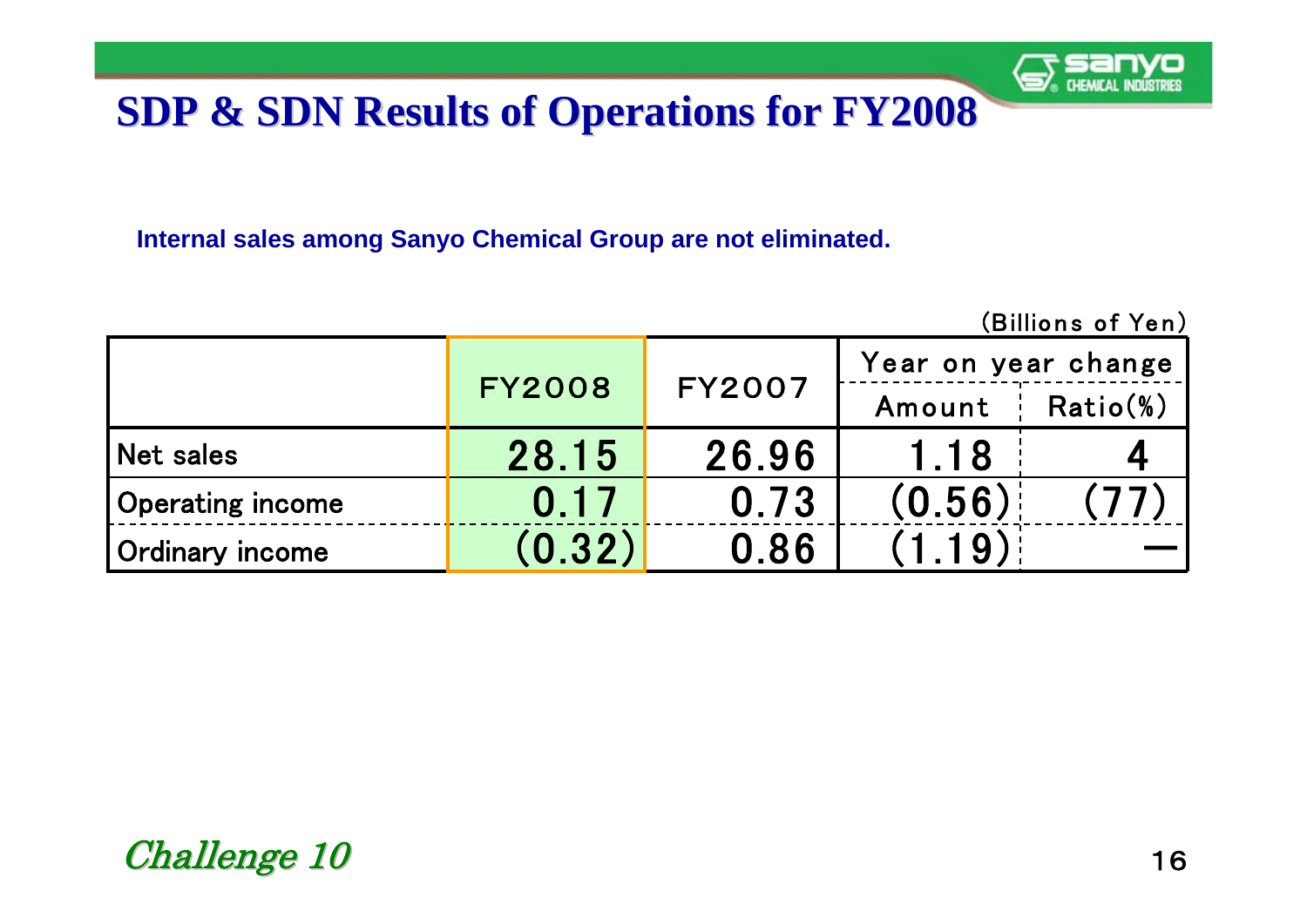### **Plan for FY 2009**



(Billions of Yen)

| <b>Consolidated</b>     |               |               | 1st half(Apr.-Sep.)                     |                    | Annual        |               |                 |              |
|-------------------------|---------------|---------------|-----------------------------------------|--------------------|---------------|---------------|-----------------|--------------|
|                         | <b>FY2009</b> | <b>FY2008</b> | Year on year<br><u>'amount ratio(%)</u> |                    | <b>FY2009</b> | <b>FY2008</b> | amountiratio(%) | Year on year |
| Net sales               | 50.0          | 71.0          | (21.0)                                  | $\left( 30\right)$ | 108.0         | 129.5         | .5)<br>$'$ 21   |              |
| <b>Operating income</b> | 0.4           | 1.9           | (1.5)                                   | (80)               | 2.6           | 0.6           | 1.9             | 306          |
| Ordinary income         | 0.4           | 2.3           | (1.8)                                   | (81)               | 2.7           | 0.4           | 2.2             | 442          |
| Net income              | 0.0           | 12            |                                         | 00                 | 1.2           | (2.4)         | 3.6             |              |

(Billions of Yen)

| Non-                    | 1st half(Apr.-Sep.) |      |                                         |      | Annual              |      |                 |              |
|-------------------------|---------------------|------|-----------------------------------------|------|---------------------|------|-----------------|--------------|
| consolidated            | FY2009 FY2008       |      | Year on year<br><u>'amount ratio(%)</u> |      | <b>FY2009FY2008</b> |      | amount ratio(%) | Year on year |
| Net sales               | 34.0                | 53.0 | 19.0)                                   | (36) | 74.0                | 93.0 | 9.0.            |              |
| <b>Operating income</b> | 0.0                 | 1.8  | (1.8)                                   | 100) | 1.3                 | 0.0  | 1.2             |              |
| Ordinary income         | 0.6                 | 2.8  | (2.2)                                   | (79) | 2.3                 | 1.6  | 0.6             | 43           |
| Net income              | 0.4                 | 1.8  |                                         | 79.  | 1.5                 | 0.1  |                 | 667          |

 $\leq$  Prerequisite condition of plan $>$ 

Challenge 10 17 **Naphtha price** : **30,000 Yen /** KL 、 **Exchange rate**: **90 Yen / \$**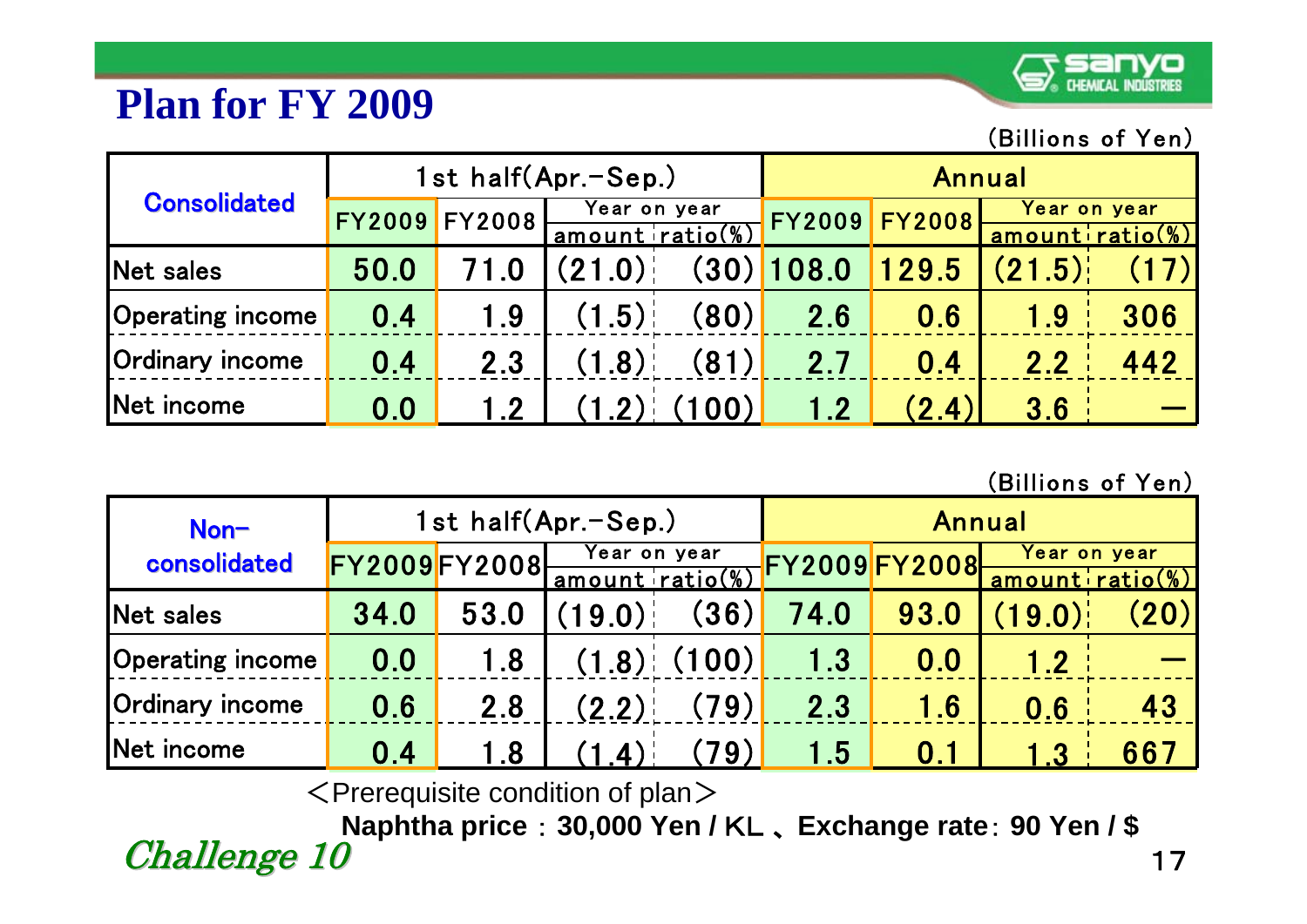

#### **Consolidated Business Result Trend**



Challenge 10 18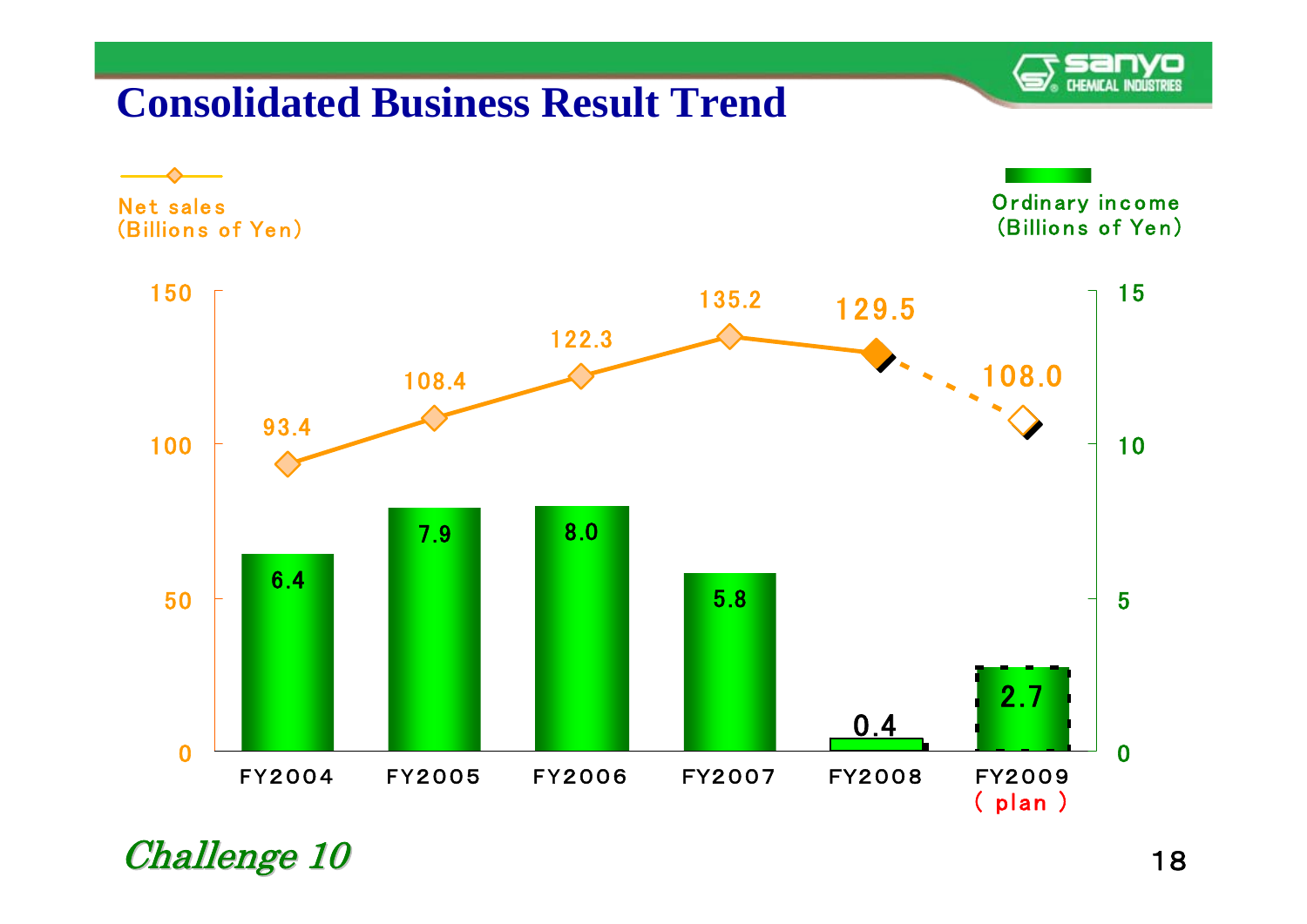

#### **Dividends Per Share & Payout Ratio (Consolidated)**



Challenge 10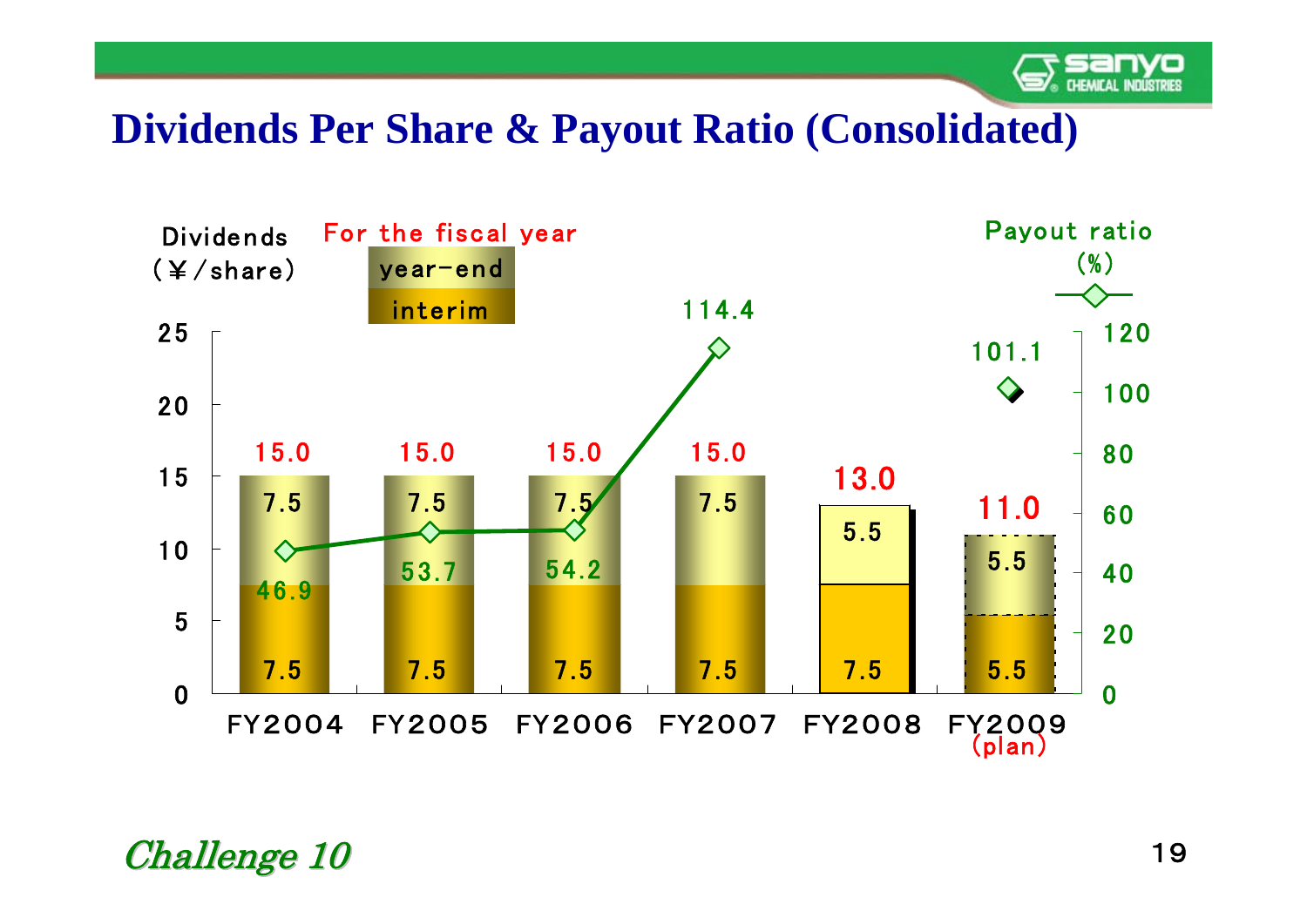

#### **Consolidated Net Sales by Product Group**

|  |  |  | (Billions of Yen) |  |  |
|--|--|--|-------------------|--|--|
|  |  |  |                   |  |  |

|                                            | <b>FY2008</b>           | <b>FY2007</b> |                     | Change: year on year     | <b>FY2009</b>        | Change                 |
|--------------------------------------------|-------------------------|---------------|---------------------|--------------------------|----------------------|------------------------|
| Product group                              | Result                  | Result        | Amount              | Ratio%)                  | Plan                 | $ratio(\%)$            |
|                                            |                         |               |                     |                          |                      |                        |
| <b>Surfactants</b>                         | 22.5                    | 24.0          | (1.4)               | $\left[ 6 \right]$       | 18.1                 | $\mathbf{20}$          |
| Industrial surfactants                     | 19.0                    | 19.8          | (0.8)               | $\overline{4}$           | 15.5                 | (19                    |
| Surfactant for textile                     | 3.5                     | 4.1           | (0.6)               | 5 <sup>2</sup>           | 2.5                  | $27$                   |
| <b>Polyurethane chemicals</b>              | 30.7                    | 34.2          | (3.5)               | $\mathbf{0}$             | 21.4                 | 30                     |
| Raw materials for polyurethane             | 20.6                    | 23.4          | (2.8)               | $\overline{2}$           | 14.5                 | (29)                   |
| Polyurethane resins                        | 10.1                    | 10.8          | (0.6)               | 6)                       | 6.9                  | 32)                    |
| Lipophilic high-molecular agents           | 27.9                    | 28.7          | (0.8)               | 3)                       | 23.4                 | 6 <sup>2</sup>         |
| Copier-related products                    | 13.2                    | 13.9          | (0.6)               | $\left[5\right)$         | 13.4                 |                        |
| Lubricating oil & machine-related products | 10.3                    | 10.6          | .2)<br>$\mathbf{0}$ | $\left( 2\right)$        | 6.5                  | (37)                   |
| Coating & adhesive-related products        | 4.2                     | 4.1           | 0.1                 | 3                        | 3.4                  | $\lfloor 8 \rfloor$    |
| Hydrophilic high-molecular agents          | 32.2                    | 30.5          | 1.6                 | 5                        | 30.2                 | 6 <sup>°</sup>         |
| Superabsorbent polymers                    | 28.7                    | 27.2          | 1.4                 | 5                        | 26.8                 | 6)                     |
| Water treatment products                   | 3.4                     | 3.3           | 0.1                 | 6                        | 3.3                  | $\left 3\right\rangle$ |
| <b>Specialty products</b>                  | 4.5                     | 5.6           | (1.0)               | $\mathbf{7}$             | 3.3                  | 9                      |
| Resin & polymer modifiers                  | 5.3                     | 6.3           | (0.9)               | $\overline{5}$           | 4.0                  | (24)                   |
| Electric/electronic-related products       | 5.6                     | 5.2           | 0.3                 |                          | 6.3                  | 13                     |
| <b>Others</b>                              | 3.6                     | 4.0           | (0.4)               |                          | 2.9                  | $\left[20\right]$      |
| <b>Others</b>                              | $\overline{\mathbf{4}}$ | 9             | (0.4)               | (24)                     | $\cdot$ <sup>3</sup> | (8)                    |
| <b>Total</b>                               | 129.5                   | <u>35.2</u>   | (5.6)               | $\left  4 \right\rangle$ | 108.0                | 20                     |

20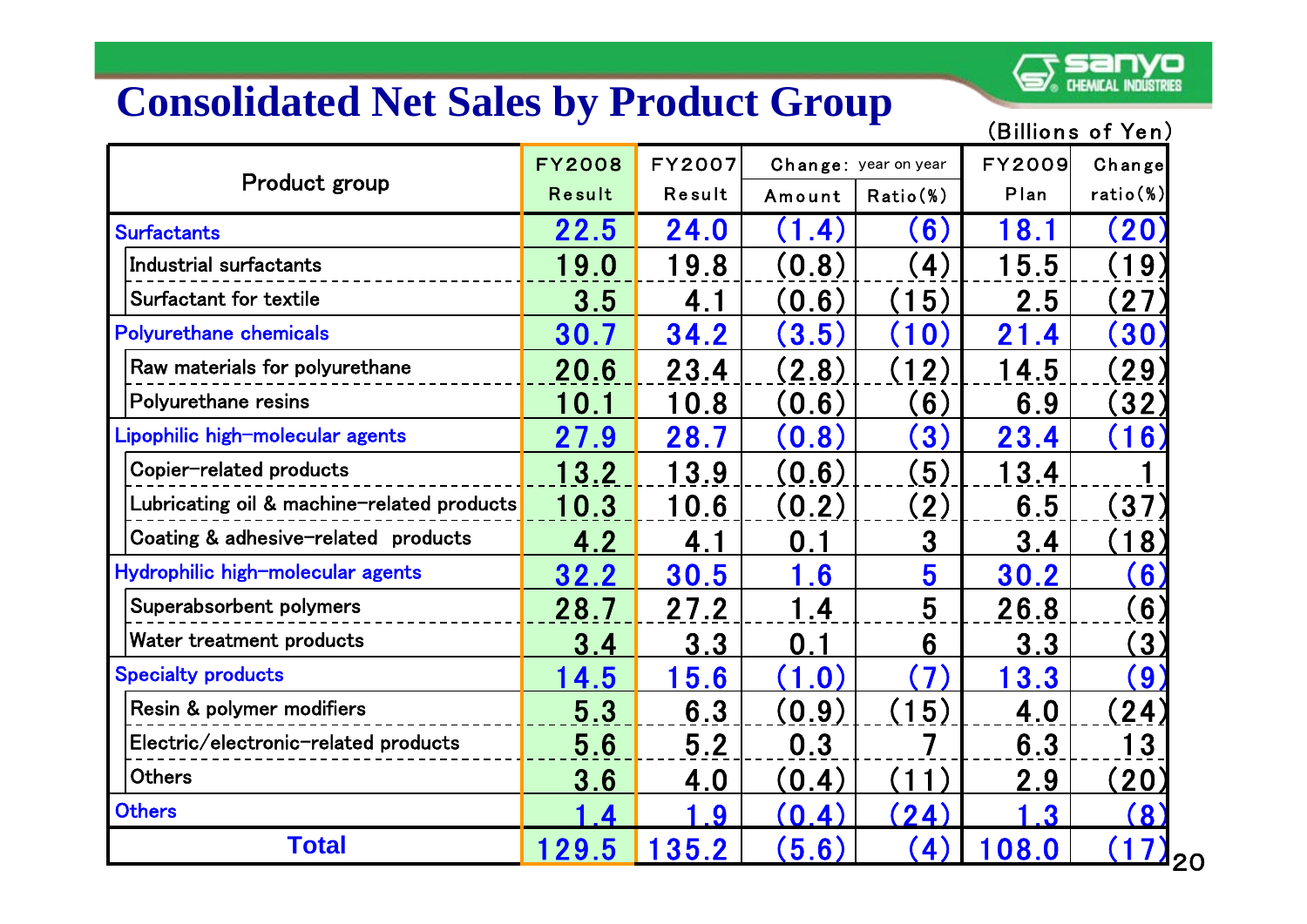

#### **Consolidated Net Sale Trend by Product Group**



Challenge 10 21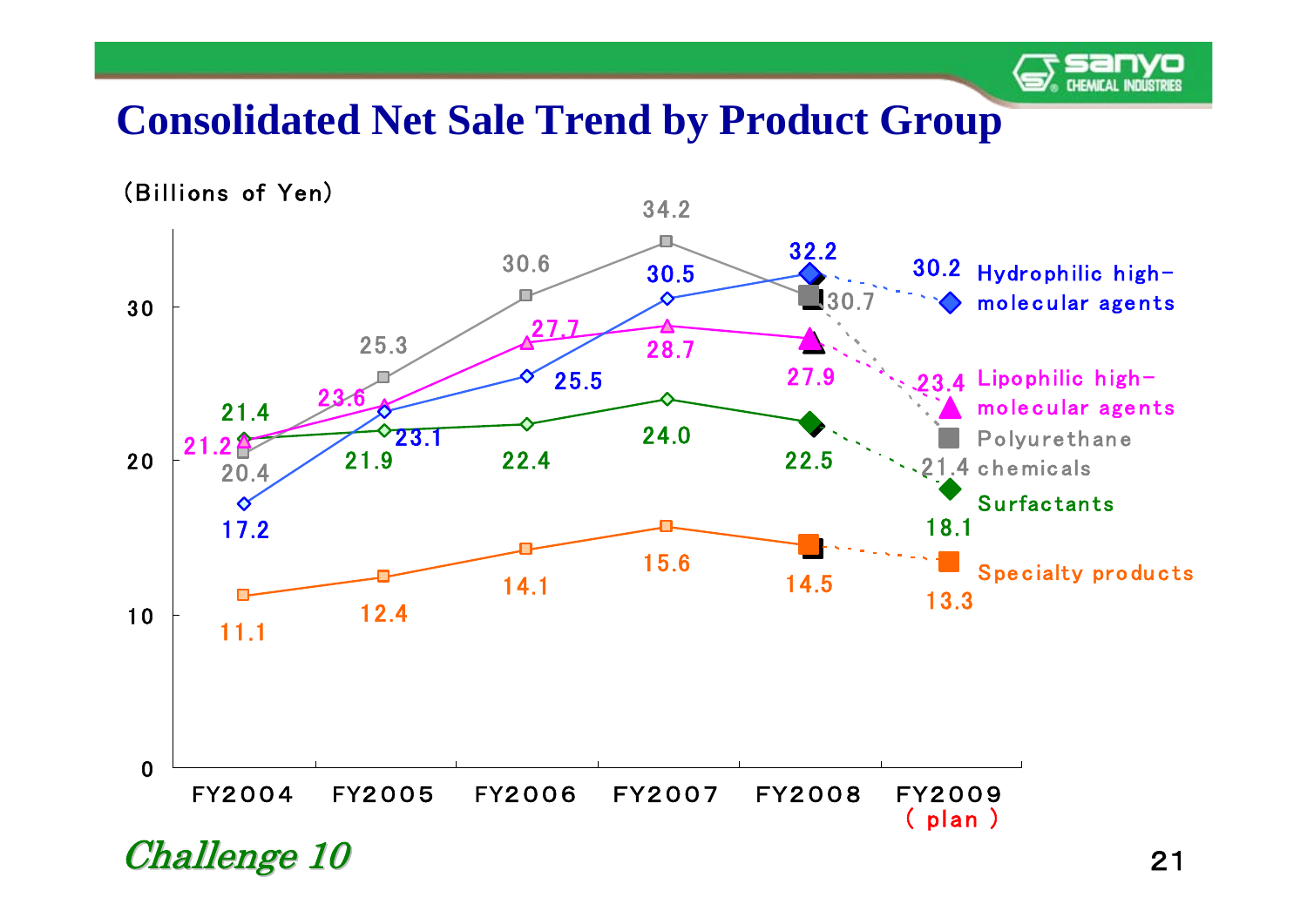

#### **Consolidated Operating Income by Product Group**

| Product group                     | <b>FY2008 FY2007</b><br>Result | Result | $ {\bf Change}:$ year on year | Amount   Ratio(%) | <b>FY2009</b><br>Plan | Change<br>$ratio(\%)$ |
|-----------------------------------|--------------------------------|--------|-------------------------------|-------------------|-----------------------|-----------------------|
| <b>Surfactants</b>                | 0.9                            | 1.1    | (0.1)                         | (14)              | 0.8                   | (17)                  |
| Polyurethane chemicals            | (2.0)                          | 0.4    | (2.4)                         |                   | (1.3)                 |                       |
| Lipophilic high-molecular agents  | 1.0                            | 0.8    | 0.2                           | 32                | 1.5                   | 40                    |
| Hydrophilic high-molecular agents | 0.0                            | 0.8    | (0.7)                         | (98)              | 0.8                   |                       |
| <b>Specialty products</b>         | 0.8                            | 2.0    | (1.2)                         | (60)              | 0.6                   | (21)                  |
| <b>Others</b>                     | (0.2)                          | 0.0    | (0.2)                         |                   | 0.0                   |                       |
| <b>Total</b>                      | 0.6                            | 5.2    | (4.6)                         | (88)              | 2.6                   | 306                   |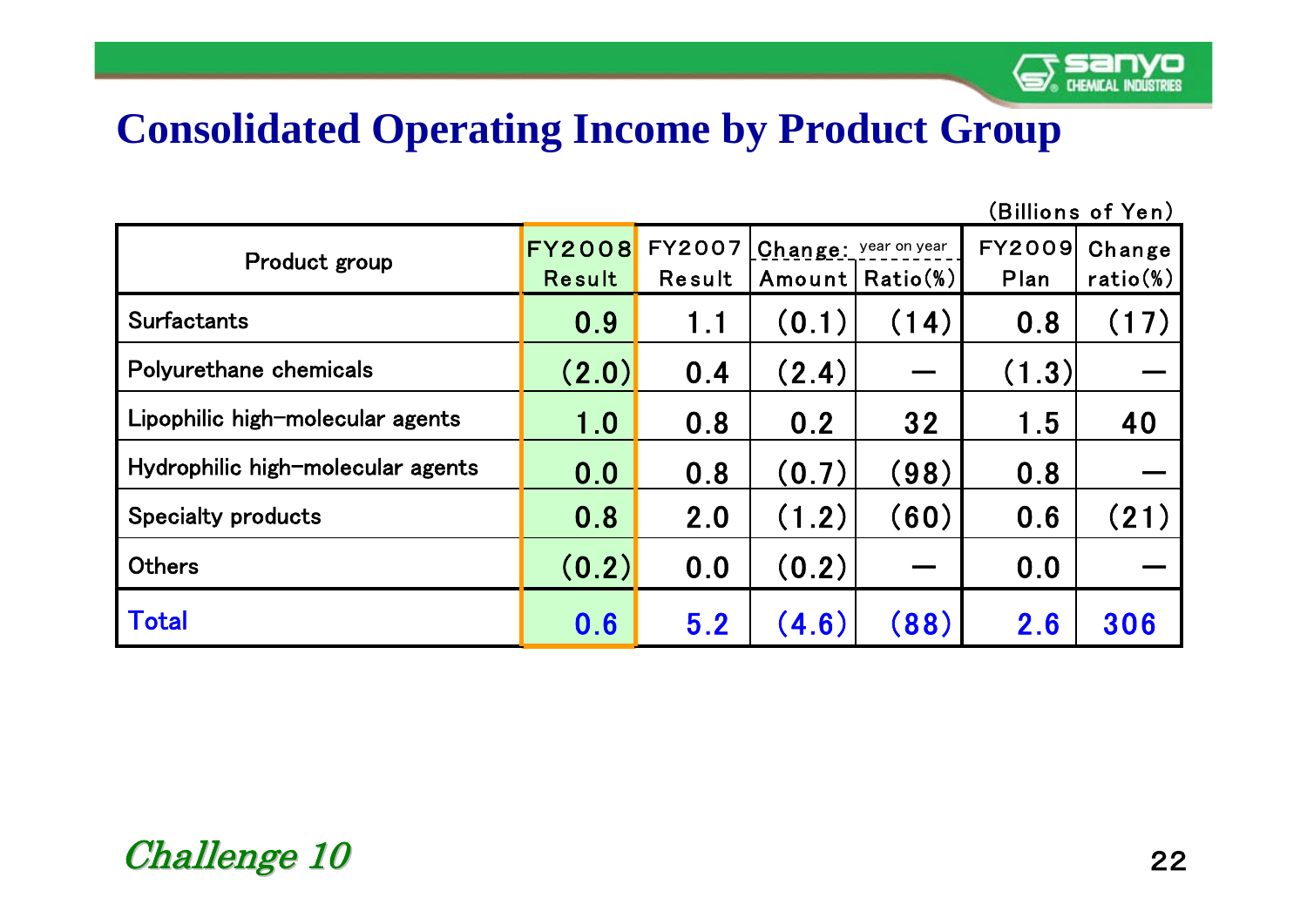

#### **Consolidated Operating Income Trend by Product Group**



Challenge 10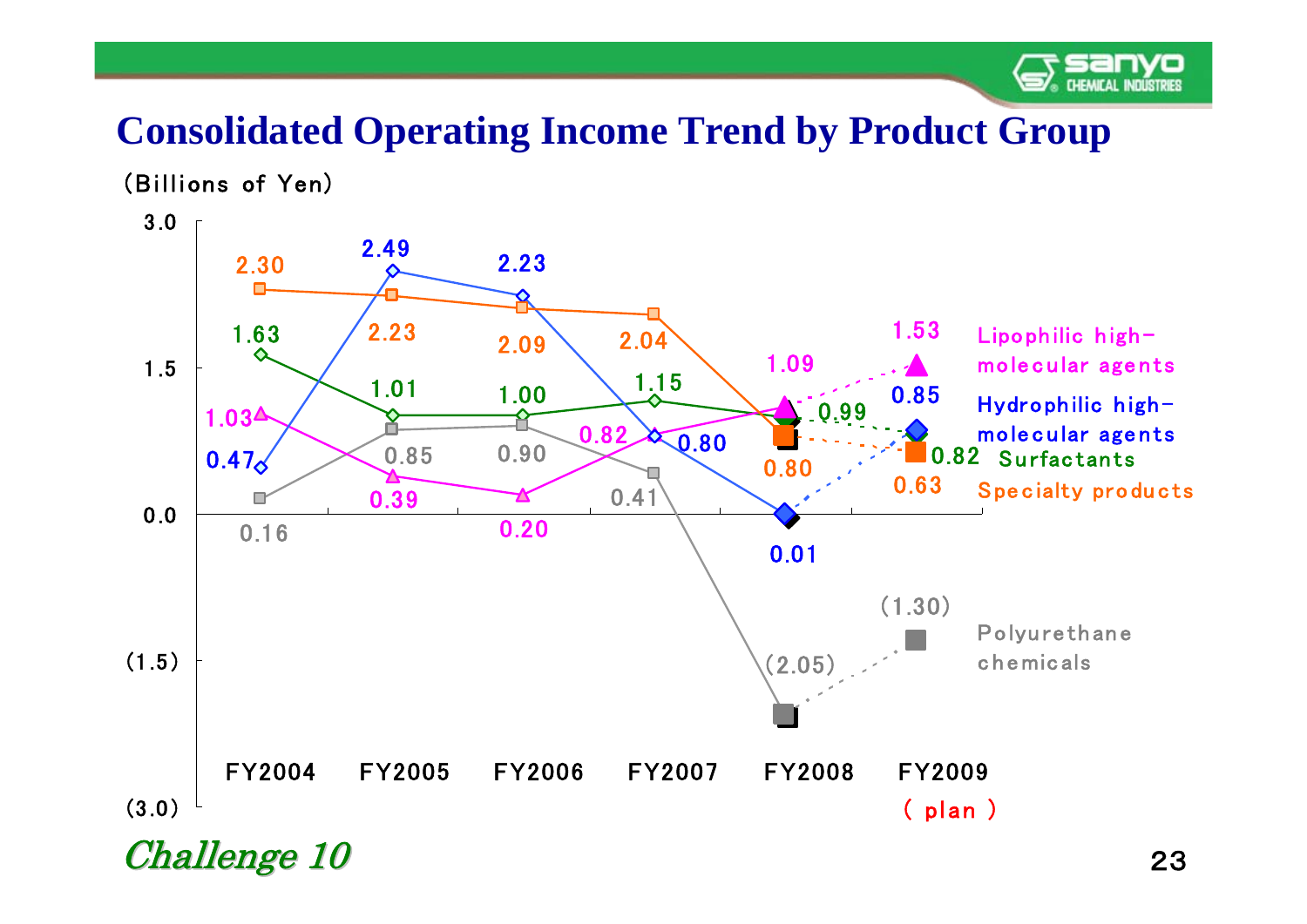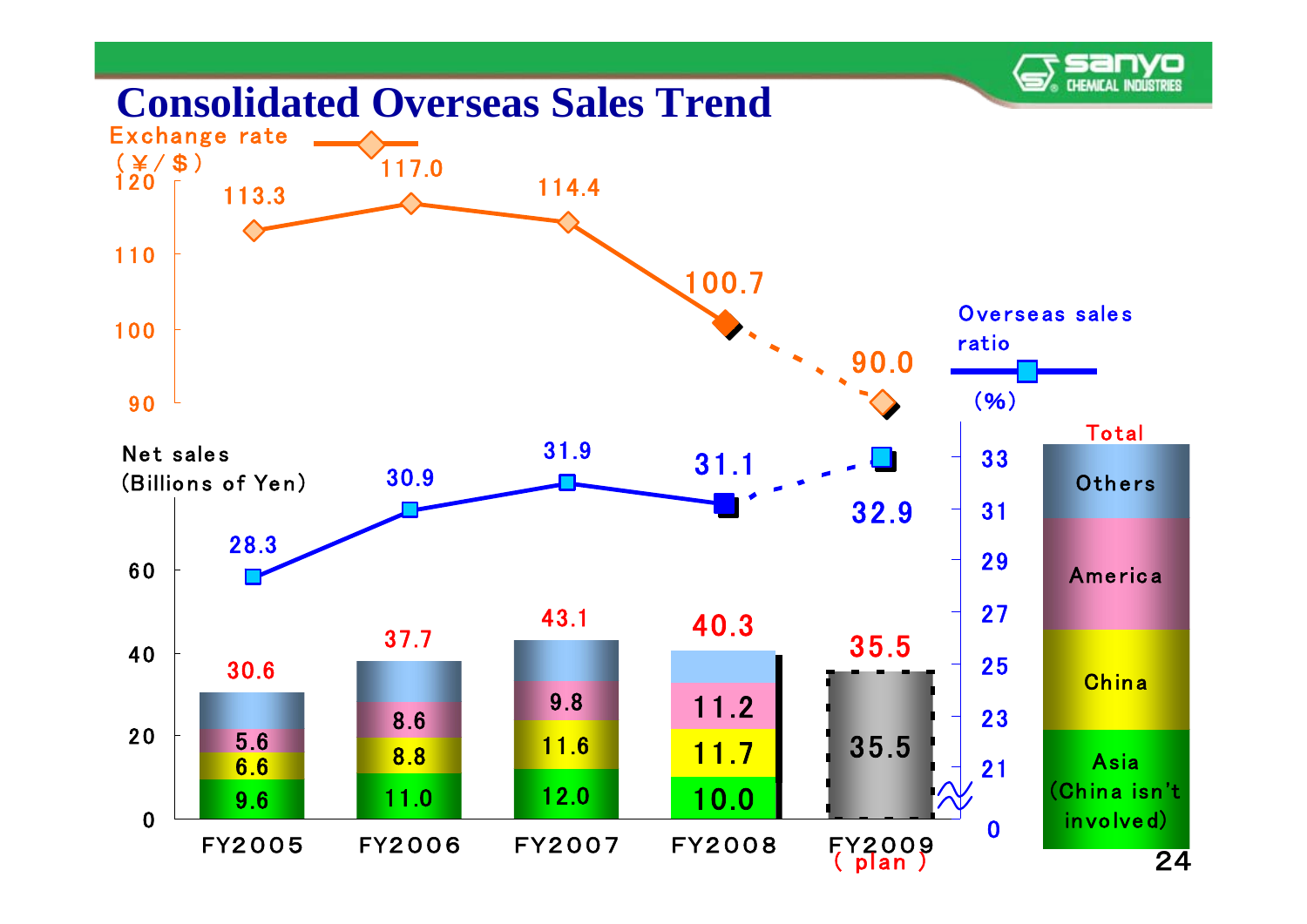

#### **Strategically Developed Products in Focus Fields (Consolidated)**

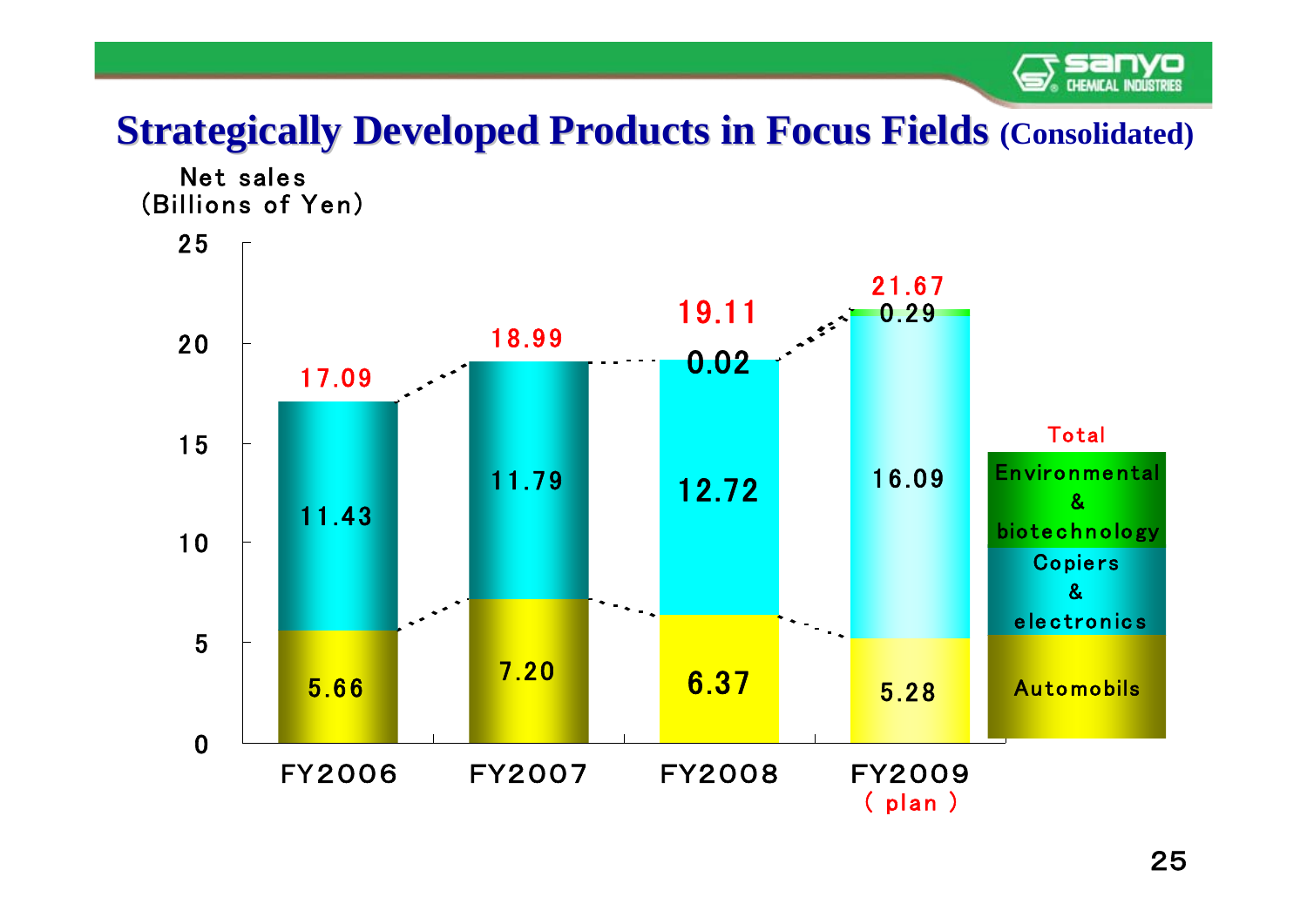

# **Consolidated Investment in Plant & Equipment Investment in Plant & Equipment**

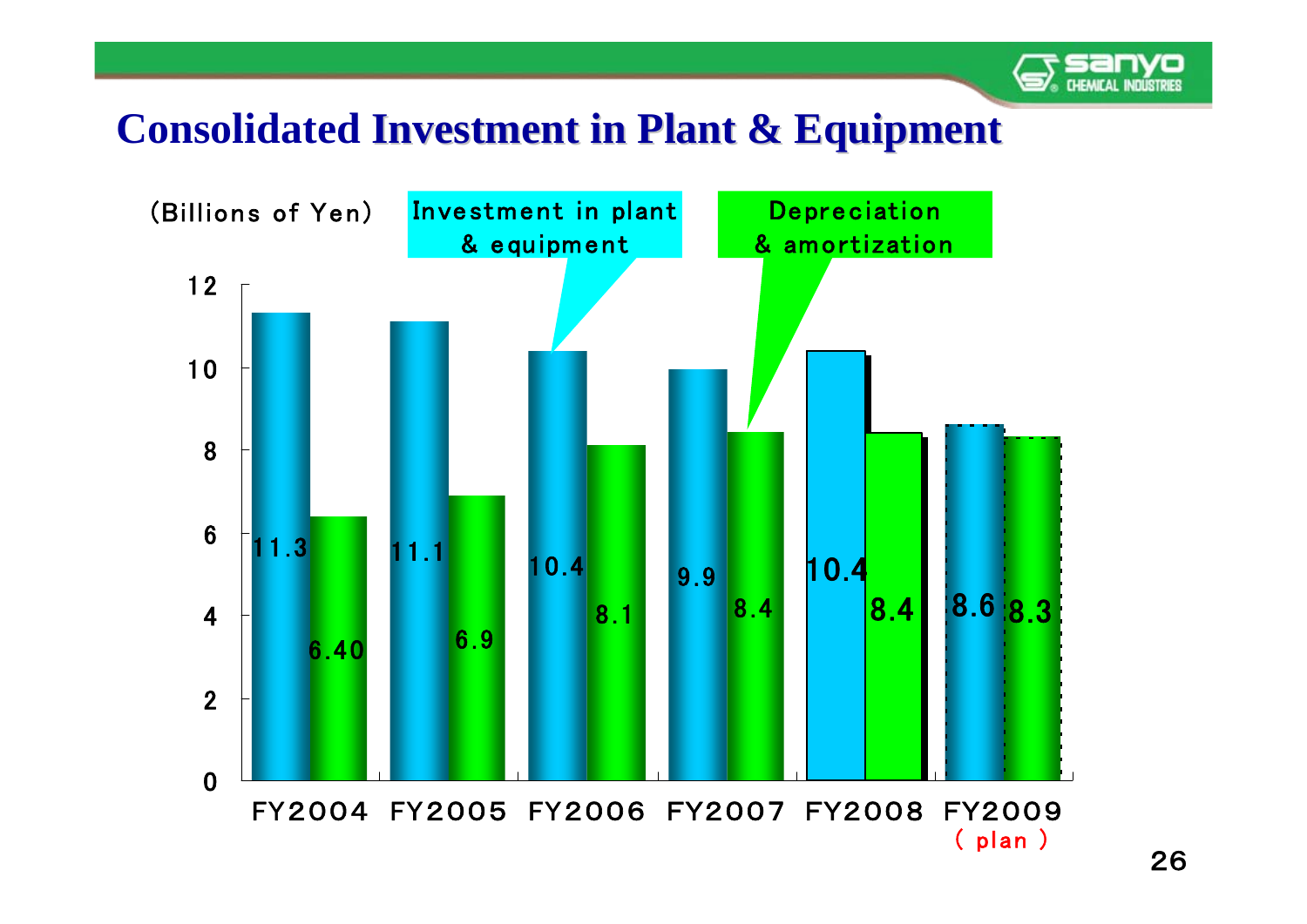

#### **Consolidated R&D Costs**

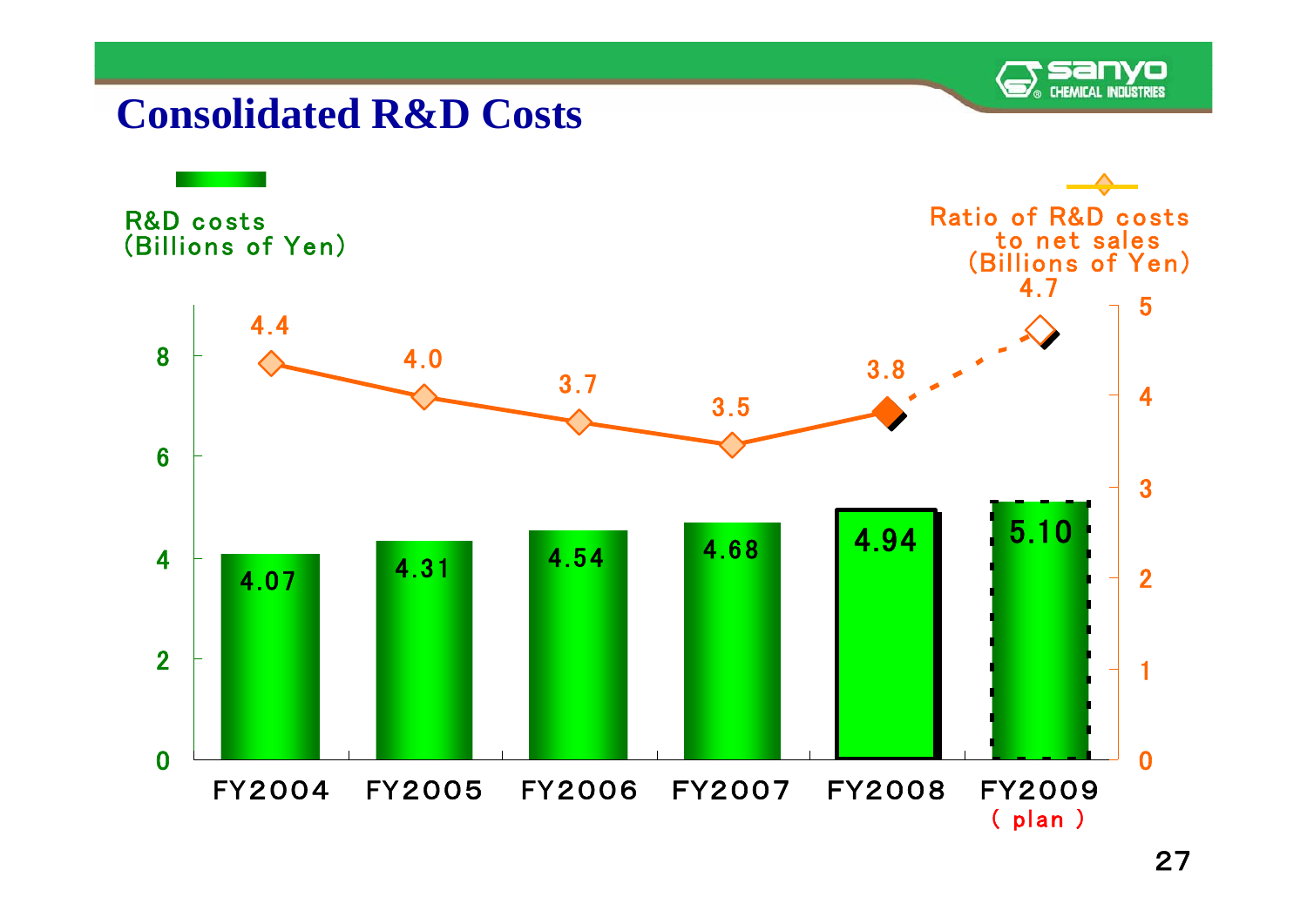#### **Progress of the 7th Medium Progress of the 7th Medium -Term Management Plan Term Management Plan ( Consolidated Net Sales) ( Consolidated Net Sales)**



The 7th Medium-Term Management Plan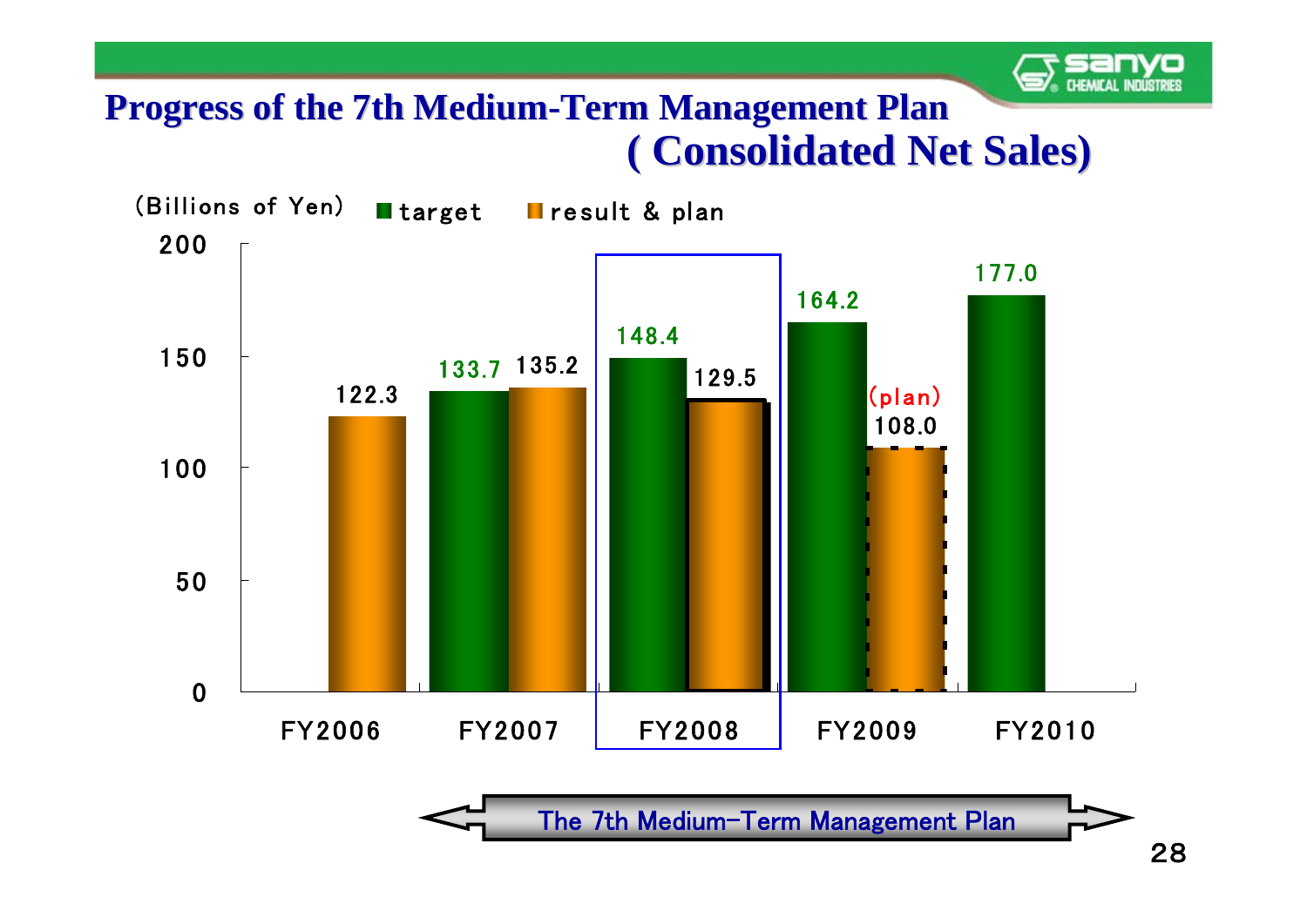

# **Consolidated R&D Costs**

# 1. Emergency Countermeasures (from Jan. 2009)

- Postponement of capital investment, cuts in inventory levels, a substantial reduction in expenses
- •Reduction in compensation for executives: 10%: Jan.—March 2009 : 15%: from April 2009 : 15%: from April 2009
- Reduction in compensation for managerial staff :  $3-5$ %: from Jan. 2009 •Reduction in bonuses to executives (45% decrease from the previous fiscal year)
- •Reduction in bonuses to employees (19% decrease from the previous fiscal year)

# <u>2. Medium- and Long-Term Countermeasures (looking</u>

# <u>ahead to next generation after an economic recovery)</u>

- We are addressing the following issues in each capability to fundamentally improve company quality.
- $\langle\textsf{R}\texttt{}\textsf{}\texttt{}\textsf{R}\texttt{}\textsf{}\textsf{D}\rangle$  Careful selection of product and technology development items and concentration of personnel
- <Sales & Marketing> Reinforcement of sales and marketing capabi <Sales & Marketing> Reinforcement of sales and marketing capabilities <Production> <Production> P roduction roductioninnovation innovation
- <General Affairs <General Affairs> Restructuring, including a review of Restructuring, including a review of organizational organizational and management structures